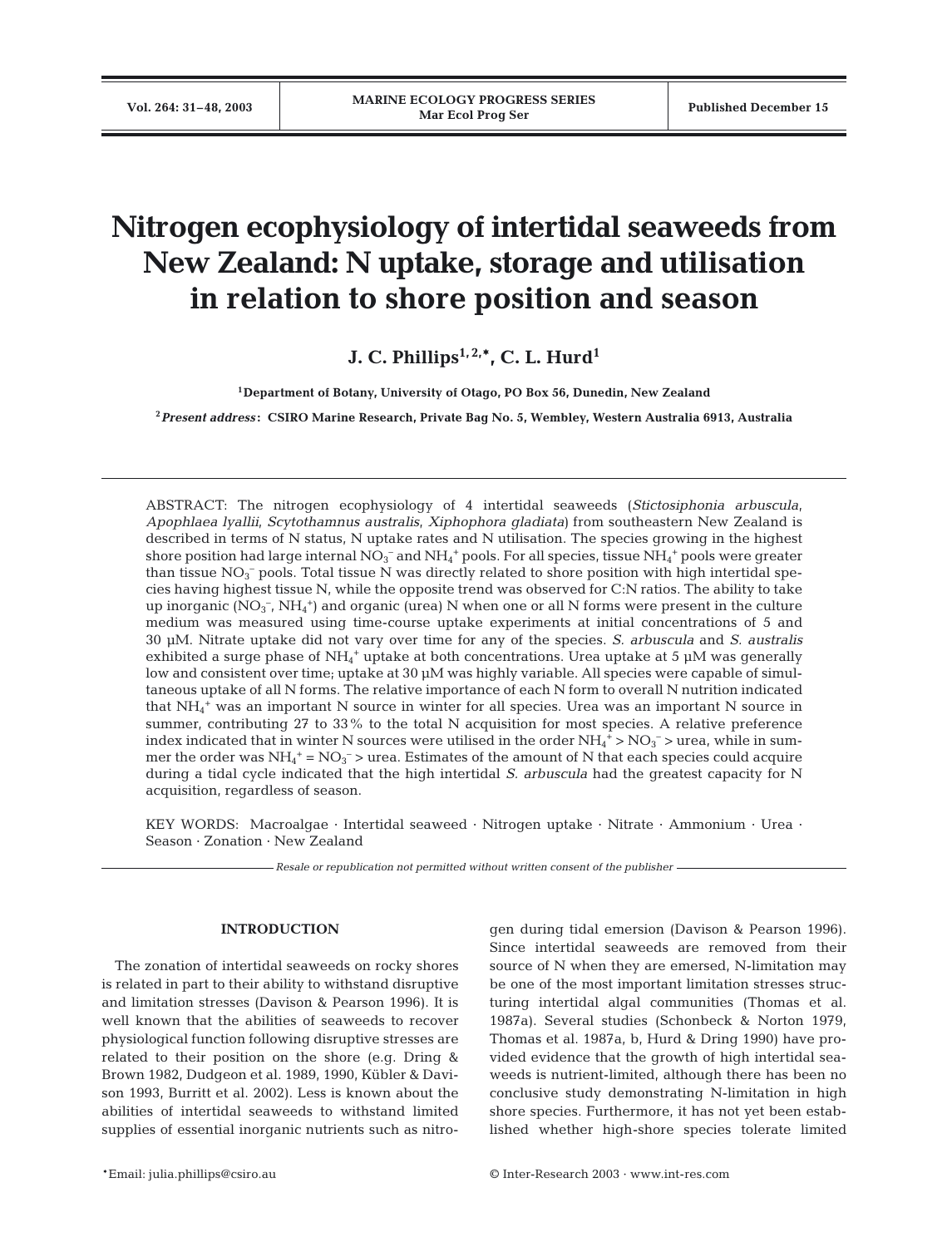periods of N availability by more rapid N uptake when submersed, lower N requirements for growth, greater N storage capacity, or through the ability to readily utilise different N forms.

The energetics of uptake and assimilation of different N forms will affect N utilisation. Following uptake,  $\rm NO_3^-$  assimilation has a high energy demand to reduce it to NH4 <sup>+</sup> in a 2-step process (Lobban & Harrison 1994). Ammonium is a reduced N form that can be readily incorporated into amino acids (Nasr et al. 1968, Lobban & Harrison 1994). Much of the current knowledge on urea assimilation by microalgae indicates that urease releases  $NH_4^+$  from urea, and the free  $NH_4^+$  is then assimilated (Antia et al. 1991, Tamminen & Irmisch 1996). Ammonium and urea may therefore be energetically favourable to seaweeds, particularly in winter when reduced light levels may impose energylimitation.

Uptake of nitrogenous ions is frequently variable over time, and may be influenced by the physiological status of the seaweed. For example, an initial phase of surge or enhanced uptake can occur as a response to depleted internal N storage pools in N-starved algae (Fujita et al. 1988, McGlathery et al. 1996). As internal N pools fill, feedback inhibition of membrane transport processes may result in a temporary reduction in subsequent uptake rates (Fujita et al. 1988, Pedersen 1994, McGlathery et al. 1996). This period of internallycontrolled uptake represents the maximum uptake rate of N-replete cells where the rate-limiting step is the assimilation of N into organic compounds (Fujita et al. 1988, McGlathery et al. 1996). A delay in the activation of the uptake mechanism for a particular N form results in an initial lag in uptake rates. This lag phase has been reported for  $NO<sub>3</sub><sup>-</sup>$  and is thought to represent an induction period of the uptake mechanism following exposure to high concentrations (Harrison et al. 1986). Induction of  $NO<sub>3</sub><sup>-</sup>$  uptake was evident for *Macrocystis integrifolia* (Wheeler & Srivastava 1984), *Porphyra perforata* (Thomas & Harrison 1985) and *Laminaria groenlandica* (Harrison et al. 1986). Patterns of non-linear uptake, such as surge or lag phases, can be detected from a time-course incubation (Caperon & Meyer 1972), which allows a full description of the temporal response of an alga to the addition of nitrogen (Harrison et al. 1989).

When more than 1 N source is available for uptake by seaweeds, the ability to take up the different N forms may be affected. The presence of  $NH_4^+$  inhibits NO3 – uptake in certain green and red algal species, for example *Codium fragile* (Hanisak & Harlin 1978), *Hypnea musciformis* (Haines & Wheeler 1978), *Gracilaria foliifera* and *Neoagardhiella baileyi* (D'Elia & DeBoer 1978), although inhibition may only be partial or temporary. For many brown algae species, such as

*Macrocystis pyrifera* (Haines & Wheeler 1978), *Macrocystis integrifolia* (Wheeler & Srivastava 1984), *Fucus spiralis* (Topinka 1978) and *Laminaria longicruris* (Harlin & Craigie 1978), the presence of  $NH_4^+$  does not affect rates of  $NO<sub>3</sub><sup>-</sup>$  uptake by mature plants. However, Harrison et al. (1986) found that  $NO<sub>3</sub><sup>-</sup>$  uptake by firstyear *Laminaria groenlandica* plants was completely suppressed for 30 min in the presence of  $NH_4^+$ . Although urea uptake in macroalgae is not well documented, the presence of inorganic N (e.g.  $NO_3^-$ ,  $NH_4^+$ ) in the culture medium can inhibit urea uptake rates in phytoplankton (Horrigan & McCarthy 1982, Antia et al. 1991).

This paper examines the ability of 4 intertidal seaweeds that grow at different vertical positions on the shore to take up inorganic and organic N when all or 1 N form is present in the culture medium. Timecourse N uptake experiments at a low  $(5 \mu M)$  and high (30 µM) initial concentration were used to investigate temporal variation in uptake for evidence of lag or surge phases, the ability to sustain uptake over prolonged periods, preference for any particular N form, and evidence of inhibition of uptake. The nutrient status of each species and its likely effect on uptake rates were examined, and the relative importance of each N source to overall N nutrition and the capacity for each species to take up N during a tidal cycle are also reported.

## **MATERIALS AND METHODS**

**Species and collection site.** We collected 4 species of macroalgae from 2 divisions, *Stictosiphonia arbuscula* (Harvey) King et Puttock, *Apophlaea lyallii* Hook. f. et Harvey, *Scytothamnus australis* (J.Agardh) Hook. f. et Harvey and *Xiphophora gladiata* (Labillardière) Montagne ex Harvey from the intertidal zone of a waveexposed, rocky shore at Brighton Beach (45° 57' S, 170° 20' E), south-eastern New Zealand, which has a maximum tidal range of 2.1 m. Table 1 gives the taxonomic affinity of each species as well as details on their shore position and submersion times. *S. arbuscula* shows morphological variation across its vertical distribution and was therefore collected from the upper ('high shore') and lower ('low shore') vertical extremes.

**Ambient seawater N concentrations.** Seawater samples (n = 5) were collected monthly from Brighton Beach between January 1999 and March 2000, filtered (Whatman GF/C) and analysed for  $NO<sub>3</sub><sup>-</sup>$  (nitrate + nitrite) and  $\mathrm{NH_4}^+$  concentrations using a QuikChem® 8000 Automated Ion Analyzer (Lachat Instruments). The minimum amount of N that could be detected in seawater samples was 0.03 and 0.07  $\mu$ M of NO<sub>3</sub><sup>-</sup> and NH4 +, respectively (Lachat Instruments).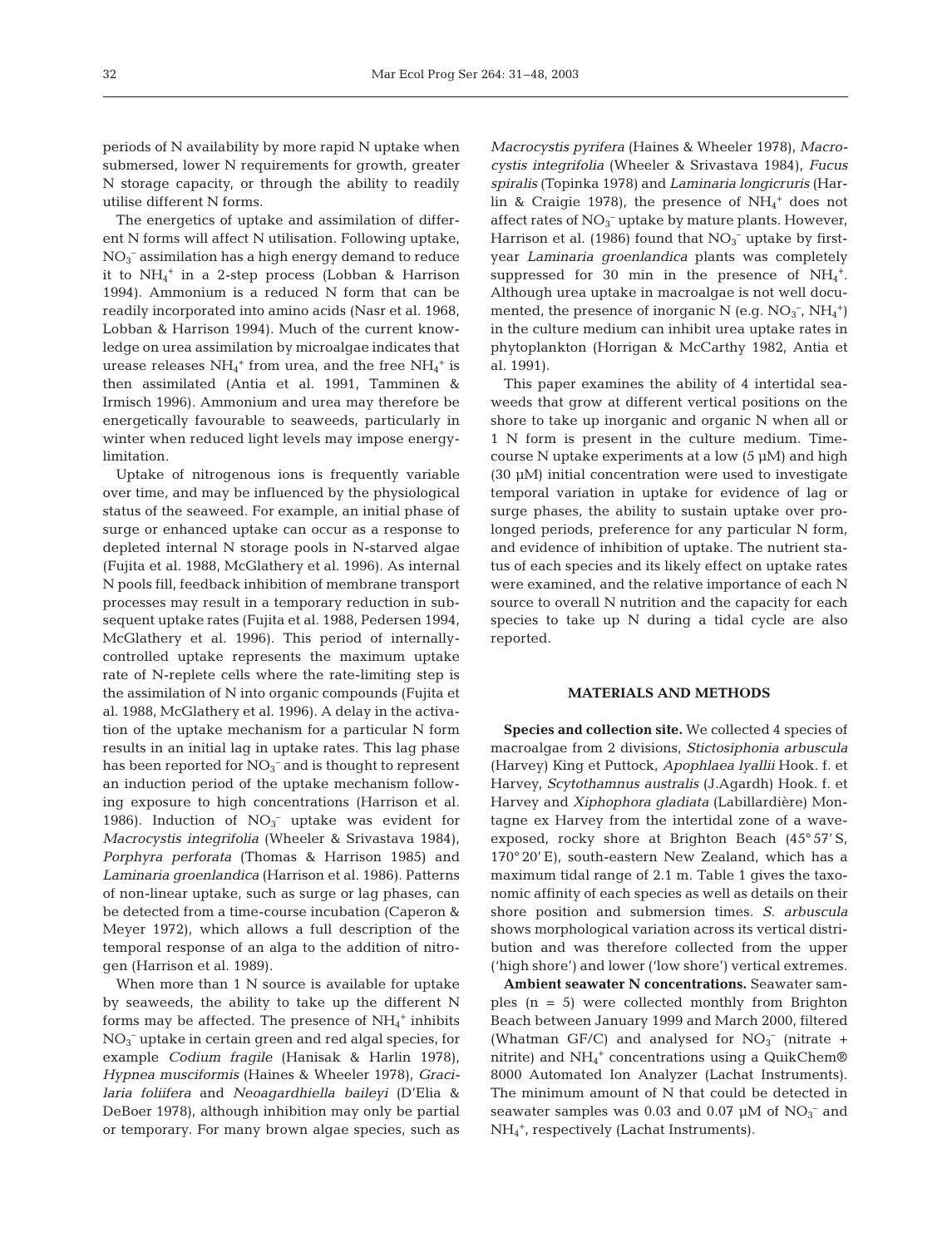| Table 1. Stictosiphonia arbuscula, Apophlaea Iyallii, Scytothamnus australis and Xiphophora gladiata. Taxonomic affinity, shore |
|---------------------------------------------------------------------------------------------------------------------------------|
| position and submersion time for the 4 intertidal species used in this study. LAT: shore position (m above lowest astronomical  |
| tide). Submersion times (per tidal cycle) estimated using median shore position of each species and assuming maximum tidal      |
| fluctuation of 2.1 m at Brighton Beach, New Zealand                                                                             |
|                                                                                                                                 |

| <b>Species</b>                        | Division   | Order                   | LAT          | Approx. submersion<br>time(h) |  |  |  |
|---------------------------------------|------------|-------------------------|--------------|-------------------------------|--|--|--|
| Stictosiphonia arbuscula (high shore) | Rhodophyta | Ceramiales              | $2.25 - 3$   |                               |  |  |  |
| Apophlaea Ivallii                     | Rhodophyta | <b>Hildenbrandiales</b> | $1.5 - 2$    | 2.75                          |  |  |  |
| Stictosiphonia arbuscula (low shore)  | Rhodophyta | Ceramiales              | $1.5 - 2.25$ | 3.5                           |  |  |  |
| Scytothamnus australis                | Phaeophyta | Scytothamnales          | $1 - 1.5$    | 5                             |  |  |  |
| Xiphophora gladiata                   | Phaeophyta | <b>Fucales</b>          | $0 - 0.4$    | 10                            |  |  |  |
|                                       |            |                         |              |                               |  |  |  |

**Tissue C and N and soluble tissue nitrate and ammonium.** Monthly, between January 1999 and March 2000, approximately 5 (high- and low-shore *Stictosiphonia arbuscula)*, 10 *(Apophlaea lyallii* and *Scytothamnus australis)* or 20 *(Xiphophora gladiata)* g wet weight of non-reproductive tissue was removed from each of 3 replicates of each species. Clean algal material was dried at 80°C for 48 h and total C and total N were determined using a Carlo Erba CHNS-O Elemental Analyzer (Model EA1108). The percent tissue C and percent tissue N were standardised to algal dry weight (g) and C:N ratios were determined on an atomic weight basis.

Soluble tissue  $NO<sub>3</sub><sup>-</sup>$  and  $NH<sub>4</sub><sup>+</sup>$  were determined using a boiling-water extraction after Hurd et al. (1996). Non-reproductive apical segments (0.10  $\pm$  $0.01$  g,  $n = 5$ ) were chopped into small pieces and placed in boiling tubes containing 40 ml of high-purity water. The tubes were placed in a boiling water bath for 20 min, cooled, and the supernatant decanted, filtered (Whatman GF/C) and analysed for  $NO<sub>3</sub><sup>-</sup>$  and NH4 +. Preliminary experiments revealed that 3 extractions from the same algal material were sufficient to extract all soluble tissue  $\mathrm{NO_3}^-$  and  $\mathrm{NH_4}^+.$ 

**Collection and pre-treatment of algae for N uptake experiments.** Algal material was collected during low tide on the day of each uptake experiment, between 07:00 and 08:30 h. For *Stictosiphonia arbuscula*, *Apophlaea lyallii* and *Scytothamnus australis* wholeplant segments were collected, while apical segments were collected for the larger *Xiphophora gladiata.*

Algal material was cleaned of all epiphytes and sand, trimmed to the required size where necessary, and placed into 1 l glass containers containing ~0.7 l filtered (Whatman GF/C) seawater from the collection site. Seaweeds were pre-treated for 2 h in a constanttemperature growth cabinet at 12°C (Conviron Model E15, Controlled Environments), with cool white fluorescent tubes (Sylvania F72T12-CW-VHO) providing an overhead irradiance of 170 to 200 µmol photons  $m^{-2}$ s<sup>-1</sup> and orbital shakers providing water motion (Model

SS70, Chiltern Scientific) at 110 rpm. Preliminary uptake trials revealed that the 2 h pre-treatment period was sufficient to allow all species to recover from any wounding or emersion effects.

**Multiple-N-addition uptake experiments.** Timecourse uptake experiments involving the addition of 3 N forms to the seawater medium were conducted in winter (July) 1998, summer (January) 1999 and winter (July) 1999, under the same conditions as those used for pre-treatment. To reduce the possibility of diel variation in uptake, all experiments commenced between 12:00 and 15:00 h. An initial wet weight to volume ratio of 0.3 to 0.5 g  $l^{-1}$  was used for all species.

Uptake experiments were conducted in 1 l acidwashed (10% HCl) glass jars containing 500 ml of filtered seawater. Nitrate, ammonium and urea (as KNO3, NH4Cl and urea, respectively) were all added to each jar, at either 5 or 30 µM (in addition to background N in the seawater media). Jars were placed on orbital shakers in the growth cabinet and a 10 ml water sample was taken from each jar before algal material was added to determine initial N concentrations. Further water samples were taken every 15 min for the first hour thereafter, every 30 min for the second hour and a final sample was taken after 3 h: 3 replicates at each concentration were performed on 2 consecutive days, giving a total of 6 replicates per species; 2 controls (no algal material added) at each concentration were also performed each day. Algal material was removed and dried at 80°C for 48 h for dry weight determination.

**Single-N-addition uptake experiments.** In July 1999, time-course uptake experiments involving the addition of a single N source to the seawater medium were conducted. Methods were as for the multiple-N addition experiments described above, except that only 1 N source (either  $NO<sub>3</sub><sup>-</sup>$ ,  $NH<sub>4</sub><sup>+</sup>$  or urea) was added to each jar at a concentration of 5 µM.

For multiple and single-addition experiments, uptake rates for each N source during each time interval were calculated using the equation: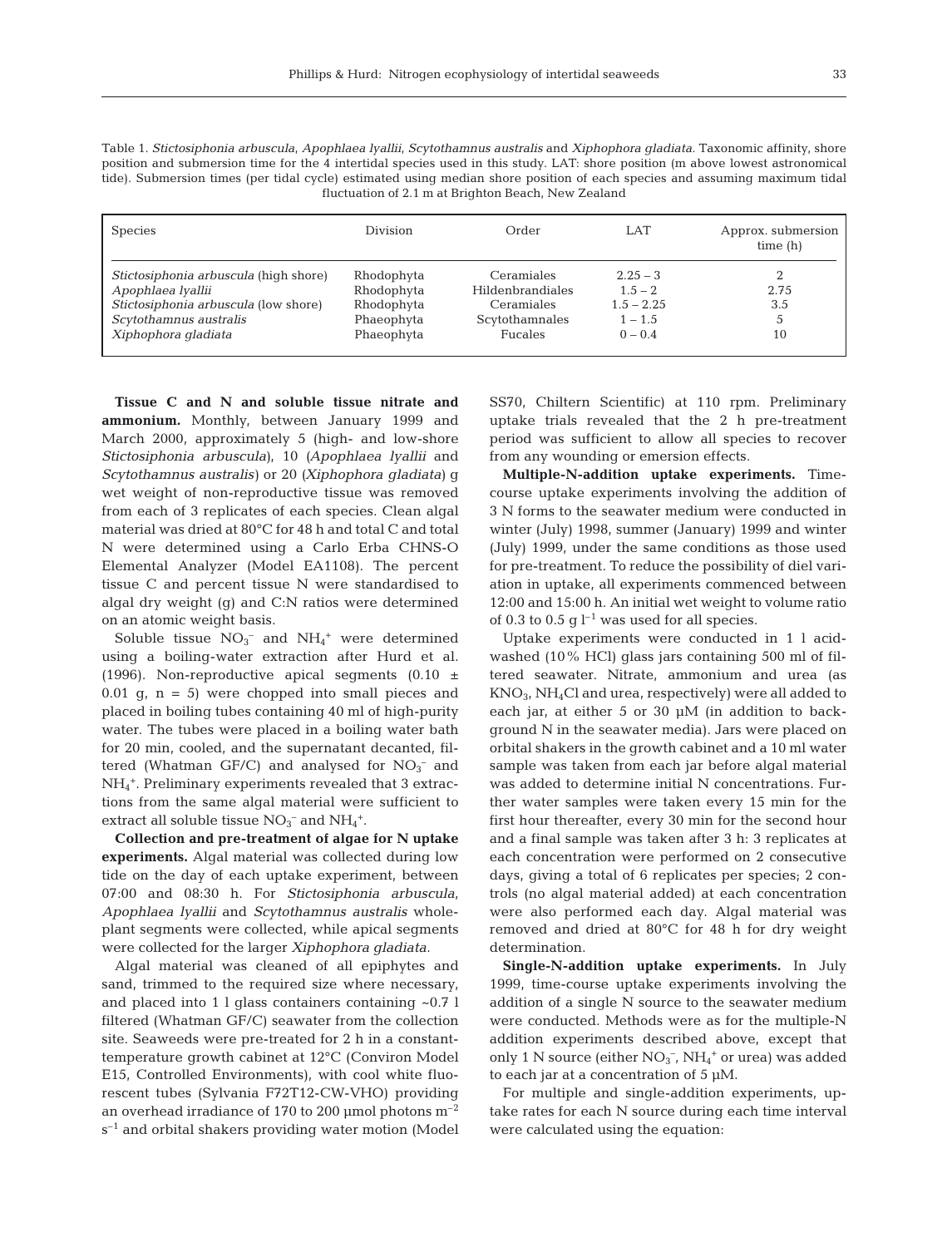$$
V = \frac{(S_i - S_f) \times \text{vol}}{t \times \text{dw}} \tag{1}
$$

where  $V =$  uptake rate (µmol  $[q \, dry \, wt]^{-1} h^{-1}$ ),  $S_i = sub$ strate concentration at start of time interval ( $\mu$ M),  $S_f$  = substrate concentration at end of time interval (uM), vol = volume at start of time interval (l), *t* = time (h), and  $dw = dry$  weight (g).

**Relative importance of**  $NO<sub>3</sub><sup>-</sup>$ **,**  $NH<sub>4</sub><sup>+</sup>$  **and urea.** The relative importance of  $NO_3^-$ ,  $NH_4^+$  and urea was determined from the contribution of each to the total amount of N taken up, and by using the relative preference index (McCarthy et al. 1977, Varela & Harrison 1999), both of which were calculated from N uptake rates.

The contribution of each N form to the total N taken up (in μg) was determined using  $V_{0-90}$  from 5 μM multiple-N-addition uptake experiments. For each species, the uptake rate of each N form during replicate timecourses was multiplied by the atomic weight of N and the contribution to total N (expressed as %) calculated. The relative preference index (RPI) for each N source for each species was determined by comparing N uptake rates relative to N availability, after McCarthy et al. (1977) and Varela & Harrison (1999). The equation for calculating RPI was modified to include timedependency of uptake, and to remove the disproportionate effect of negative uptake rates. The RPI for  $NO<sub>3</sub><sup>-</sup>$  was calculated as follows:

 $RPI_{nitrate}$  =  $V(\text{NO}_3^-)_{0-15} / (V(\text{NO}_3^-)_{0-15} + V(\text{NH}_4^+)_{0-15} + V(\text{urea})_{0-15})$  (2)  $[NO<sub>3</sub><sup>-</sup>]_{0-15} / ([NO<sub>3</sub><sup>-</sup>]_{0-15} + [NH<sub>4</sub><sup>-</sup>]_{0-15} + [urea]$  $^{-})_{0-15}/\left(V(\mathrm{NO_3}^{+})_{0-15}^{+}+V(\mathrm{NH_4}^{+})_{0-15}^{+}+V(\mathrm{urea})_{0-15}\right)$  $\big\lceil \mathrm{J}_{0\text{--}15} \, \big/ \big( \mathrm{[NO_3}^\top \mathrm{]}_{0\text{--}15} + \mathrm{[NH_4}^+ \mathrm{]}_{0\text{--}15} + \mathrm{[urea]}_0 \big\rceil$  $\rm NO_3^-)_{0-15}$  /  $\rm (V(NO_3^-)_{0-15}$  +  $\rm V(NH_4^{\texttt{-}})_{0-15}$  +  $\rm V(urea$  $\rm NO_3^-]_{0-15}$  /  $\rm ([NO_3^-]_{0-15} + [NH_4^+]_{0-15} + [urea])$ 3 Jo-15 / (V UVC 3 Jo-15 + V UVII4 Jo-15 + V (ULC  $\alpha$ Jo-15 3 J0–15 /  $\left(\begin{array}{cc} 1 & 0 & 0 \\ 0 & 1 & 0 \end{array}\right)$  J0–15  $\pm$   $\left[\begin{array}{cc} 1 & 0 & 0 \\ 0 & 1 & 0 \end{array}\right]$   $\left(\begin{array}{cc} 0 & 0 & 0 \\ 0 & 1 & 0 \end{array}\right)$ / /  $\left( V(\mathrm{NO_3}^-)_{0\mathrm{-}15} + V(\mathrm{NH_4}^+)_{0\mathrm{-}15} + V(\mathrm{urea})_{0\mathrm{-}15} \right)$  $([{\rm NO}_3]_{0-15}$  +  $[{\rm NH}_4{}^{\scriptscriptstyle +}]_{0-15}$  +  $[{\rm urea}]_{0-15})$ +  $_{-15}/([NO_3^{\ -}]_{0-15}+[NH_4^{\ +}]_{0-}$ 

where  $V =$  uptake rate (µmol [g dry wt]<sup>-1</sup> h<sup>-1</sup>); if negative, treated as zero;  $_{0-15}$  = time interval of the timecourse (min); and  $[$   $]$  = mean concentration ( $\mu$ M) during time interval indicated.

The RPI for  $NO_3^-$  was calculated separately for each time interval of the first 90 min of the time-courses, and plotted against the total N concentration (i.e. any background N in the seawater plus N additions) during each interval. Where an RPI was zero (i.e. resulting from a negative uptake rate or release) it was excluded from the plots. This procedure was repeated for  $NH_4^+$ and urea. Uptake rates proportional to availability are indicated by an RPI value of 1 (i.e. unity); values above or below indicate faster or slower uptake rates, respectively, relative to availability (McCarthy et al. 1977). RPI values do not indicate physiological preference; rather they allow inference as to which N form is taken up at a faster rate relative to its ambient concentration (Varela & Harrison 1999).

**Total N acquisition over tidal cycle.** The total amount of N that each species might take up over a 12 h tidal cycle was estimated from approximate submersion times during a single tide and from uptake rates of each N form during the 5 µM multiple-N-addition time-course experiments (after Hurd & Dring 1990).

The uptake rate of each N form during each time interval of the 3 h time-courses was used to determine the amount of N taken up (in µg [g dry wt]<sup>-1</sup>) in that period. (Uptake rates over 3 h were chosen as it was considered that this would most accurately incorporate interspecific differences in the reduction in uptake rates due to internal pool-filling and/or N assimilation rates.) Where the uptake rate during a time interval was negative, the value was converted to zero (i.e. no contribution to total amount of N taken up in that period). Values were converted to µg N to allow accurate assessment of the contribution of the dinitrogen urea, and amounts were summed over the submersion period. Using the maximum tidal fluctuation of 2.1 m and the median shore position of each species, submersion times were estimated as 2 h for high-shore *Stictosiphonia arbuscula*, 2.75 h for *Apophlaea lyallii*, 3.5 h for low-shore *S. arbuscula*, 5 h for *Scytothamnus australis* and 10 h for *Xiphophora gladiata*. For the latter 3 species, uptake rates of each N form were assumed to remain constant for the remaining 0.5, 2 and 7 h of submersion, respectively.

**Data analyses.** We used 2-way analyses of variance (ANOVA) or Student's *t*-tests to examine for differences in uptake rates between species and time intervals, at  $p < 0.05$ . Transformations failed to remove heterogeneity of variances, so ANOVAs or *t*-tests proceeded using untransformed data as these analyses are relatively robust to violations of assumptions (Underwood 1981, 1997, Zar 1996). We also used 2-way ANOVAs  $(p < 0.05)$  to compare the percentage contribution of each N form between species. Where ANOVAs indicated significant differences between factors, post-hoc multiple comparisons were performed using multiple-comparison Tukey tests. All analyses were performed using SigmaStat (v2.03, SPSS, USA).

There were no consistent trends between season (ie. winter vs summer), and because our goal was to determine patterns of uptake during the time-course experiments, data from the 3 seasons were pooled  $(n = 18)$ . Uptake rates during the first time interval (0 to 15 min, hereafter denoted  $V_{0-15}$ ) and 'sustained' uptake rates, determined from the difference in N concentration at 15 min and after 90 min (denoted  $V_{15-90}$ ), were compared within and between species. The period 15 to 90 min was chosen so that the N concentration in the seawater media was not reduced to below 50% of the initial concentration. For each data set, values that appeared erroneous (outliers) were excluded from analyses. From the remaining data, 7 replicates were ran-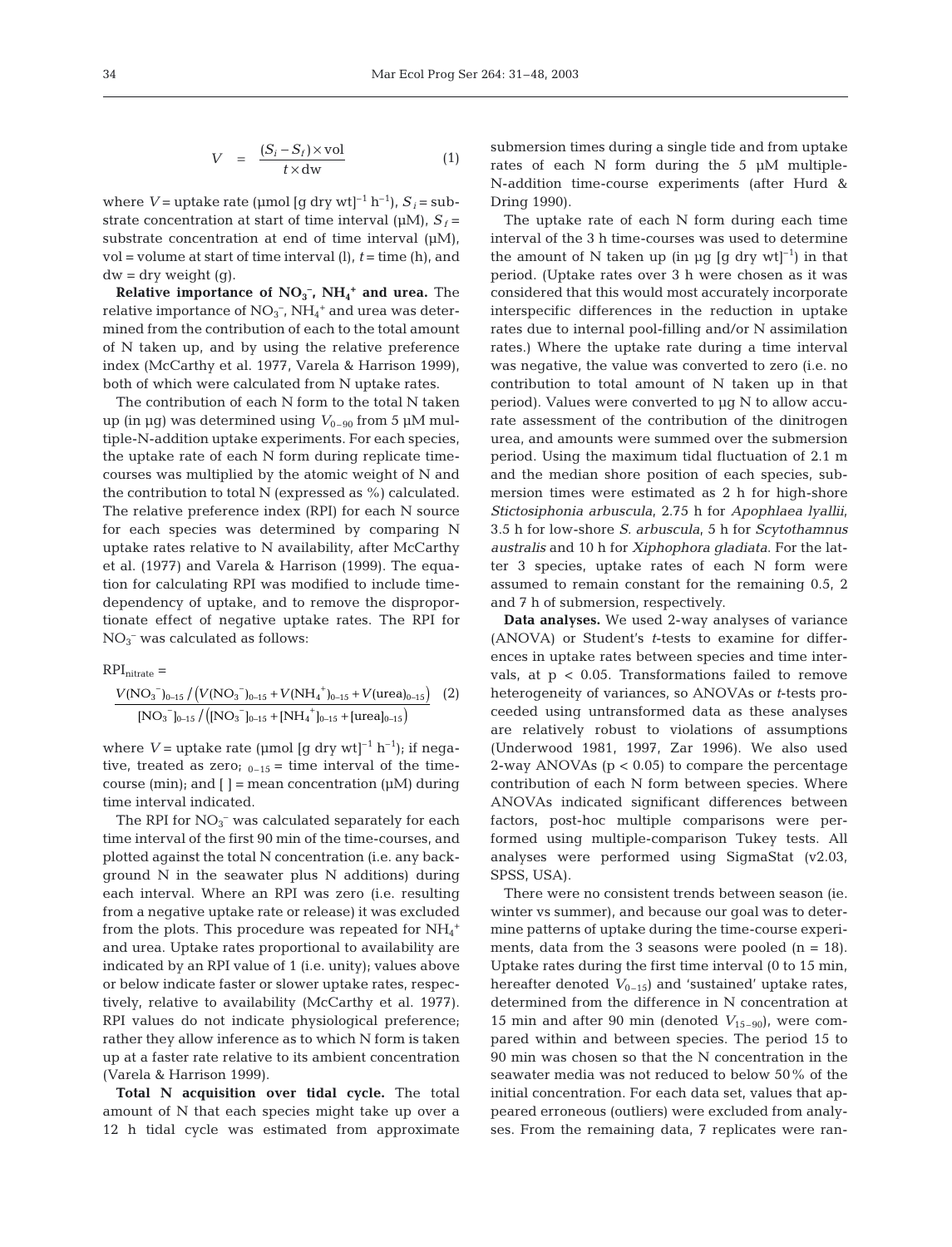domly assigned to each of  $V_{0-15}$  and  $V_{15-90}$  to achieve independence of data.  $V_{0-15}$  and  $V_{15-90}$  of each N source at either low  $(5 \mu M)$  or high  $(30 \mu M)$  initial concentrations were then compared separately by 2-way ANOVA, the factors being species and time, followed by Tukey multiple comparison tests where required. Surge uptake was considered to have taken place if the mean uptake rate during the first 15 min  $(V_{0-15})$  was significantly higher than the mean rate of uptake during the subsequent period  $(V_{15-90})$ . Alternatively, if  $V_{0-15}$  was significantly lower than  $V_{15-90}$  this was considered to represent an initial lag phase in N uptake.

To determine if inhibition of N uptake occurred when all 3 N sources were presented together, uptake rates of each N source at 5 µM were compared between multiple- and single-N addition time-course experiments conducted in July 1999.  $V_{0-15}$  and  $V_{15-90}$ for each species and each N source were compared by a *t*-test.

## **RESULTS**

# **Seawater NO3 – and NH4 <sup>+</sup> concentrations**

 $NO<sub>3</sub><sup>-</sup> concentrations in surface seawater at Brighton$ Beach in winter were approximately 10-fold higher than in summer, with a maximum of 4.5 µM recorded in June 1999 (Fig. 1). No seasonal pattern for  $NH_4^+$ concentrations was evident, with a maximum concentration of 2.2 µM in March 1999 and a minimum of 0.6 µM in March 2000.

#### **Tissue C and N**

Tissue C content was lowest in lowshore *Stictosiphonia arbuscula* in all months apart from November 1999 and ranged from 27 to 33% of dry weight (Fig. 2a). *Apophlaea lyallii* had the consistently highest % C of all algae studied, with values between 35 and 41%. The 2 brown algae *Scytothamnus australis* and *Xiphophora gladiata* had intermediate levels of tissue C ranging from 32 to 37% and 30 to 36% C, respectively. No seasonal trends in % tissue C were evident for any of the 4 species examined.

For tissue N, high-intertidal species had the highest N content (as % dry weight), while lowest values were recorded for species occupying the lower shore positions (Fig. 2b). For all species a seasonal trend of greater tissue N in late winter/early spring following a steady increase after a summer minimum was evident, although this was most pronounced in the low- and high-shore *Stictosiphonia arbuscula.*

The brown algae *Scytothamnus australis* and *Xiphophora gladiata* had the highest C:N ratios; these were always above 18.5 and reached a maximum of ~30 (Fig. 2c). C:N ratios for *Stictosiphonia arbuscula* were lowest, and always below 15. For all species there was a general trend for higher C:N ratios during the summer months.

#### **Soluble tissue N**

For all species,  $NH_4^+$  content g dry  $wt^{-1}$  was higher than  $NO<sub>3</sub><sup>-</sup>$  content during the study period (Fig. 3). Soluble tissue  $NO<sub>3</sub><sup>-</sup>$  content in high- and low- shore populations of *Stictosiphonia arbuscula* appeared to respond to the 10-fold increase in ambient seawater NO3 – during winter (Fig. 1), reaching peaks of 28 and 42 µmol g dry wt<sup>-1</sup>, respectively. Soluble tissue  $NO<sub>3</sub>$ <sup>-</sup> content among the remaining species was similar, and generally remained below 7 µmol g dry  $wt^{-1}$ .

Ammonium content varied among species, and species growing at the tidal extremes of the intertidal zone (i.e. *Stictosiphonia arbuscula* and *Xiphophora* gladiata) had similar levels of soluble tissue NH<sub>4</sub><sup>+</sup> (Fig. 3). Maximum soluble tissue  $NH_4^+$ -content in highand low-shore *S. arbuscula* and *X. gladiata* was 58, 49 and 84  $\mu$ mol g dry wt<sup>-1</sup>, respectively. Soluble tissue NH4 <sup>+</sup> levels in *Apophlaea lyallii* and *Scytothamnus australis* were generally low throughout the study period, with levels between 4 and 15 µmol g dry  $wt^{-1}$ at most times.



Fig. 1. Mean  $(\pm S E, n = 5)$  nitrate and ammonium concentrations in seawater at Brighton Beach, New Zealand, January 1999 to March 2000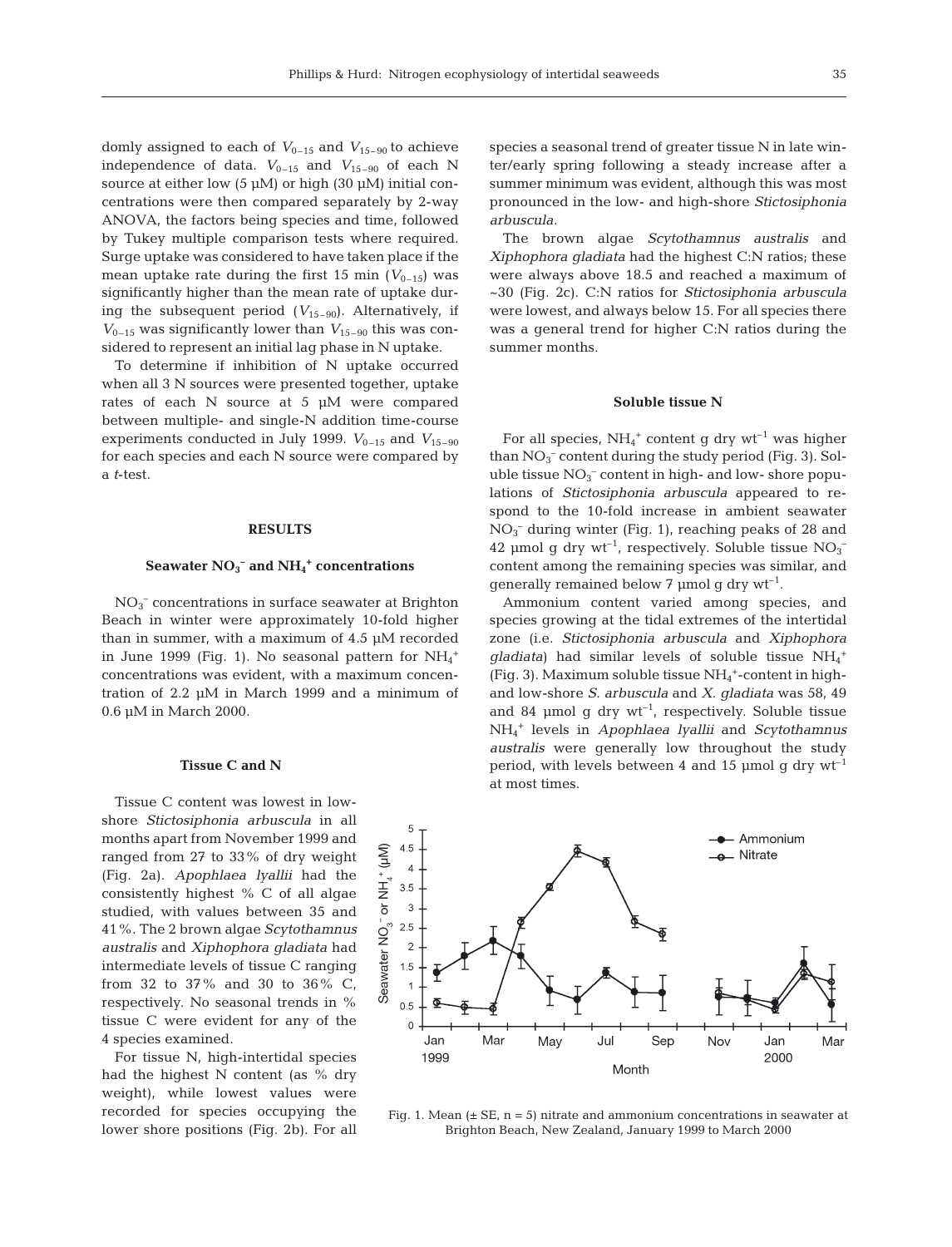#### **Temporal variation in N uptake**

The change in N concentration  $(NO<sub>3</sub><sup>-</sup>, NH<sub>4</sub><sup>+</sup>$  and urea) in control solutions was minimal  $( $4\%$ ), and the$ disappearance of N from the seawater medium was therefore attributed to uptake by the macroalgae.

Nitrate uptake did not vary with time for any of the species examined, although uptake rates varied among species (Fig. 4a,b). High- and low-shore *Stic*tosiphonia arbuscula had similar, high rates of  $NO<sub>3</sub>$ uptake at both 5 and 30 µM initial concentrations (Tukey's,  $p > 0.05$  in both comparisons). At high initial concentrations (30 µM), all species had higher uptake rates for  $V_{0-15}$  compared with  $V_{15-90}$ , although differences were not significant ( $p = 0.06$ ) (Fig. 4b).

Ammonium uptake varied with time and among species, and there were significant interactions between these factors during both 5 and 30  $\mu$ M experiments ( $p <$ 0.01) (Fig. 4c,d). *Stictosiphonia arbuscula* (high- and lowshore) and *Scytothamnus australis* exhibited surge uptake of  $NH_4^+$  ( $V_{0-15}$ ) that was significantly higher than *V*15–90, regardless of the initial concentration (Tukey's, p < 0.05 in all cases)*.* Uptake rates for *Apophlaea lyallii* and *Xiphophora gladiata* were similar (Tukey's, p > 0.99) and significantly lower than for the other species (Tukey's, p < 0.01) at high and low concentrations.

At low initial urea concentrations, high-shore *Stictosiphonia arbuscula* showed an initial release of urea (i.e. negative  $V_{0-15}$ ), while uptake over time did not vary for the remaining species (Tukey's,  $p > 0.1$ ) (Fig. 4e). Urea uptake at high urea concentrations was



Fig. 2. *Stictosiphonia arbuscula, Apophlaea lyallii, Scytothamnus australis* and *Xiphophora gladiata.* Mean  $(\pm \text{ SE}, n = 3)$  tissue C and N content between January 1999 and March 2000. (a) Tissue C content (% dry wt); (b) tissue N content (% dry wt); (c) tissue C:N ratio (at. wt). Sticto-H, Sticto-L: high-shore and low-shore *Stictosiphonia arbuscula,*  respectively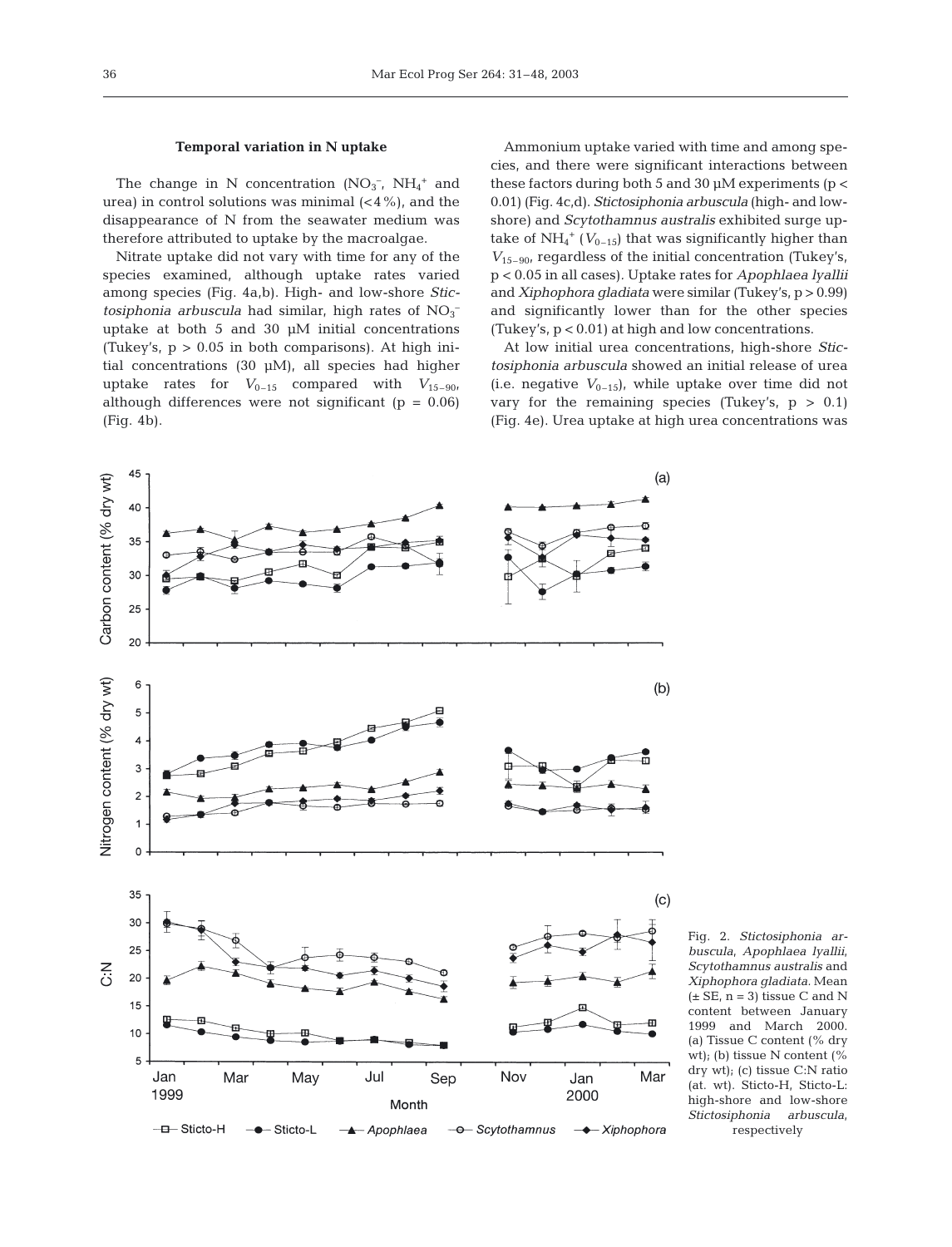highly variable and the large error associated with uptake rates meant there were no significant differences within or between species (Fig. 4f).

# **Single versus multiple-N-addition experiments**

Although  $V_{0-15}$  for  $NO<sub>3</sub><sup>-</sup>$  uptake by all species was always higher when  $NO<sub>3</sub><sup>-</sup>$  was presented as the sole N source than when all 3 N sources were available for uptake, this difference was only significant for *Apophlaea lyallii* ( $p = 0.0008$ ; Fig. 5).  $V_{0-15}$  for all other species and N sources did not vary significantly when 1 or all N sources were available  $(p > 0.06$  in all cases). Similarly,  $V_{15-90}$  for all N sources were similar in single- and multiple-N experiments for all species  $(p > 0.05)$ .

# **Percentage contribution of each N form to total N acquisition**

NO3 – was a significantly more important N source in winter 1998 than during the other seasons ( $p = 0.0001$ ) in both comparisons) and accounted for more than half the N taken up by high-shore *Stictosiphonia arbuscula* in this season (Fig. 6a). Among species, high-shore *S. arbuscula* took up significantly more  $NO_3^-$  than *Xiphophora gladiata* (p = 0.02).

Ammonium contributed a similar proportion of the total N acquired in 90 min in each season (2-way ANOVA,  $p = 0.10$ , but in summer 1999 the amount taken up by *Apophlaea lyallii* was greater than that by high-shore *Stictosiphonia arbuscula* (p = 0.03) (Fig. 6b). In winter 1999,  $NH<sub>4</sub><sup>+</sup>$  was the most important of all 3 N sources for all species, contributing up to 74% (Fig. 6c), which was significantly greater than during other seasons ( $p < 0.005$ ). Within species, the percentage contribution of NH<sub>4</sub><sup>+</sup> varied between seasons for both high-shore *S. arbuscula* and *Scytothamnus australis* (p < 0.05) and was highest in winter 1999 for both species (Fig. 6c).

Urea contribution varied between seasons and species, and there was a significant interaction between these factors (2-way ANOVA,  $p < 0.005$  in all cases) (Fig. 6). Urea contribution was low in both winters and did not vary between species  $(p > 0.19)$ , but became a more important N source during summer with contribution increasing to 27–33% for all species except *Apophlaea lyallii* (10%) (Fig. 6).

## **Relative preference index (RPI)**

Examination of the RPI among species revealed some general trends in the utilisation of each N



Fig. 3. (a,b) High- and low-shore *Stictosiphonia arbuscula* respectively; (c) *Apophlaea lyallii*; (d) *Scytothamnus australis*; (e) *Xiphophora gladiata*. Mean (±SE, n = 5) soluble tissue nitrate and ammonium in thalli, January 1999 to March 2000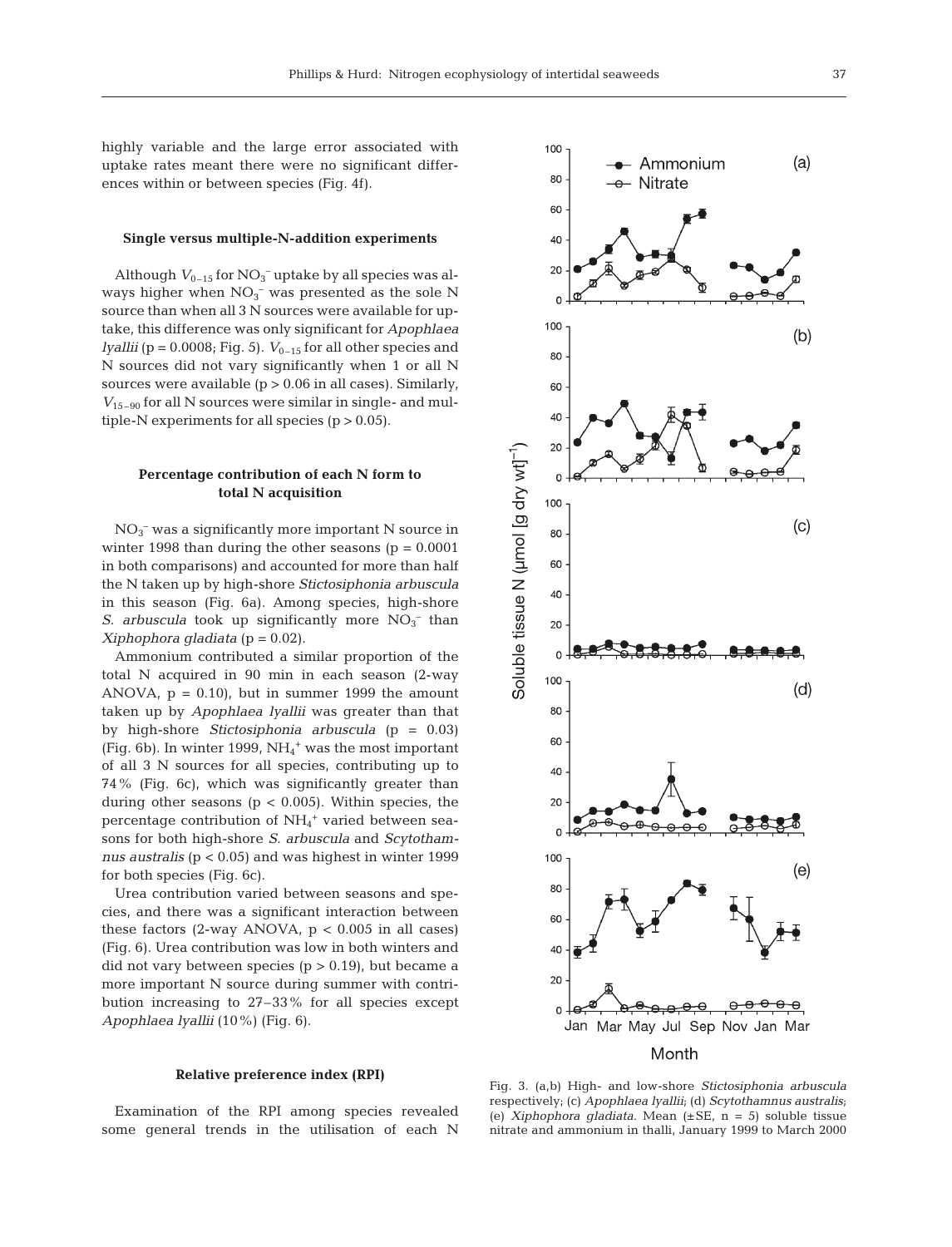source. Firstly, the ammonium RPI was usually above unity in all seasons and was typically higher than the RPI for  $NO_3^-$  or urea (Fig. 7), indicating that  $NH_4^+$ uptake was faster than that of either  $NO<sub>3</sub><sup>-</sup>$  or urea. Furthermore, the  $RPI_{NH4}$  was higher in winter than in summer for certain species such as high-shore

*Stictosiphonia arbuscula* and *Scytothamnus australis* (Fig. 7).

All species had a higher  $RPI<sub>NO3</sub>$  in summer than in winter, the former being close to  $RPI_{NH4}$  (Fig. 7), indicating that uptake of  $NO_3^-$  and  $NH_4^+$  proceeded at similar rates. For low-shore *Stictosiphonia arbuscula* and



Fig. 4. *Stictosiphonia arbuscula* (SH: high-shore; SL: low-shore)*, Apophlaea lyallii* (Apoph)*, Scytothamnus australis* (Scyto) and *Xiphophora gladiata* (Xipho). Temporal variation in uptake rates ( $V$ , mean  $\pm$  SE, n = 7) of nitrate, ammonium and urea during multiple-N-addition (5 or 30  $\mu$ M) time-course experiments. Uptake rates were determined during the first 15 min ( $V_{0-15}$ ) and subsequent 15 to 90 min ( $V_{15-90}$ ) of 3 h time-course experiments. Different letters above bars indicate significant difference in uptake rates (p < 0.05; data pooled from both time intervals) between species; shared horizontal lines above bars indicate no significant difference (p *>* 0.05; Tukey's test). Note different scales on *y*-axes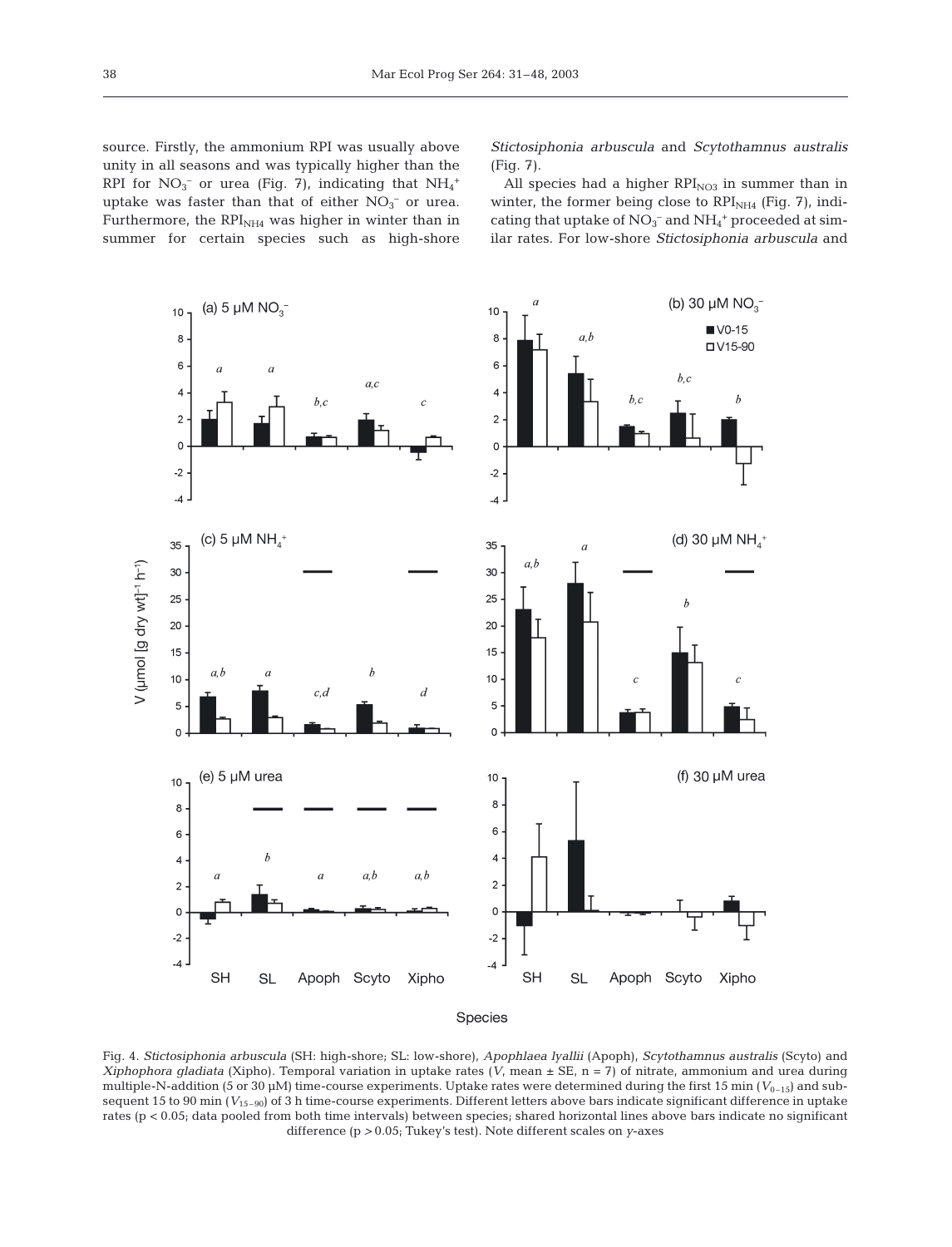

Fig. 5. *Stictosiphonia arbuscula, Apophlaea lyallii, Scytothamnus australis and Xiphophora gladiata.* Comparison of N uptake rates ( $V$ , mean  $\pm$  SE, n = 6) during multiple- and single-N addition (5  $\mu$ M) time-course experiments. Uptake rates were determined during the first 15 min ( $V_{0-15}$ ) and subsequent 15 to 90 min ( $V_{15-90}$ ) of 3 h time-course experiments. \*: Significant differences (p < 0.05; Student's *t*-test) in uptake rates. Note different scales on *y*-axes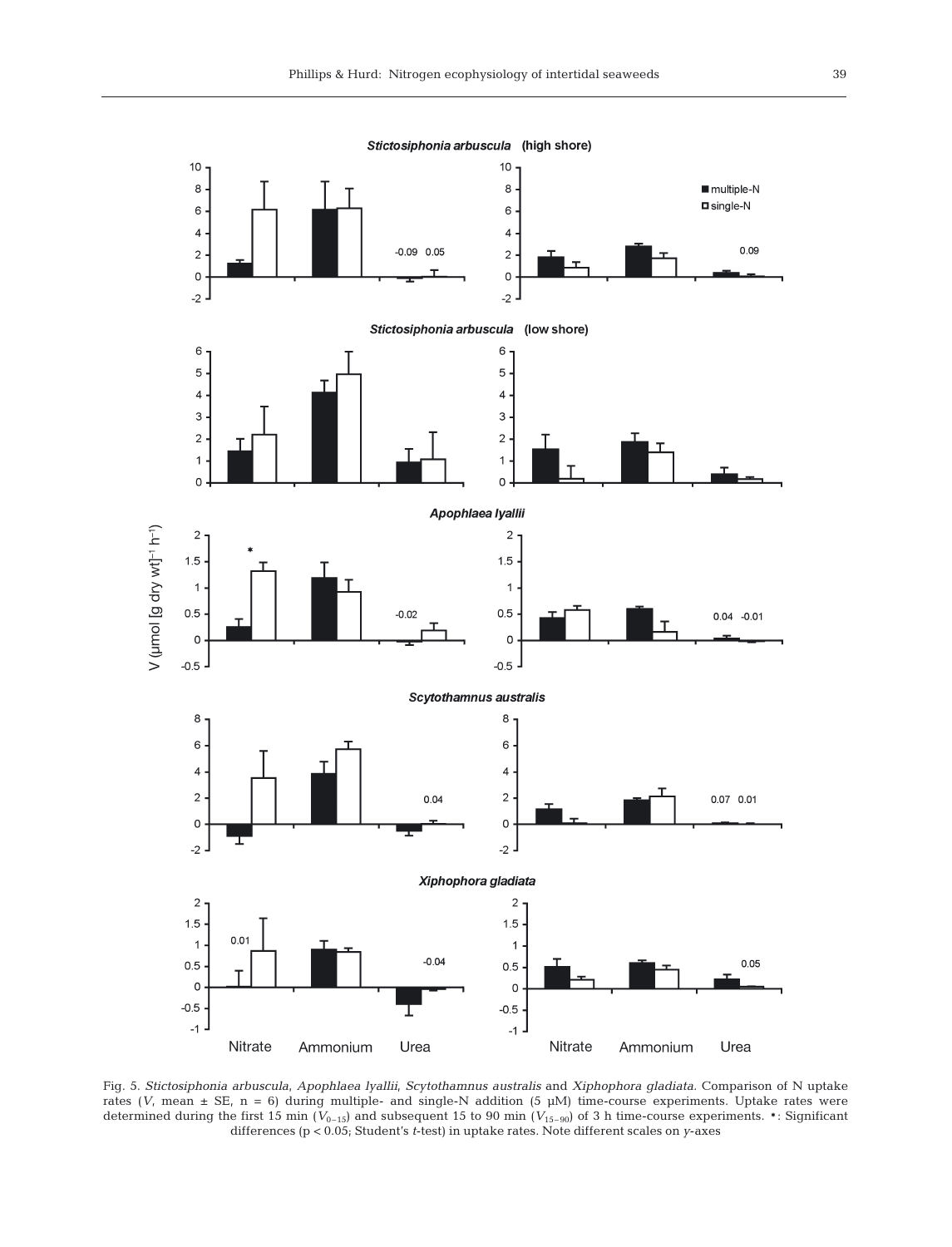*Xiphophora gladiata*, this trend was evident at all N concentrations in summer experiments (Fig. 7).

It is interesting when that total N concentrations fell below 5 to 6 µM in summer, the RPI<sub>urea</sub> for *Stictosiphonia arbuscula* and *Scytothamnus australis* was close to or approaching unity (Fig. 7). This indicates that urea uptake at low concentrations was proportional to availability for these species. In contrast, when total N was abundant in either summer or winters, the RPI<sub>urea</sub> was typically below 1 for all species. A notable exception to this was for lowshore *S. arbuscula* in winter 1999, when the RPI<sub>urea</sub> was at or above unity at most N concentrations (Fig. 7).

When results for all species across the range of total N concentrations are summarised, seasonal trends in the utilisation of the 3 N sources are evident. In winter, the RPI indicated that N sources were utilised in the



Fig. 6. *Stictosiphonia arbuscula, Apophlaea lyallii, Scytothamnus australis* and *Xiphophora gladiata*. Mean contribution of nitrate, ammonium and urea to total amount of N (µg) taken up over 90 min. Data derived from uptake rates during multiple-N-addition experiments at low  $(5 \mu M)$  initial concentrations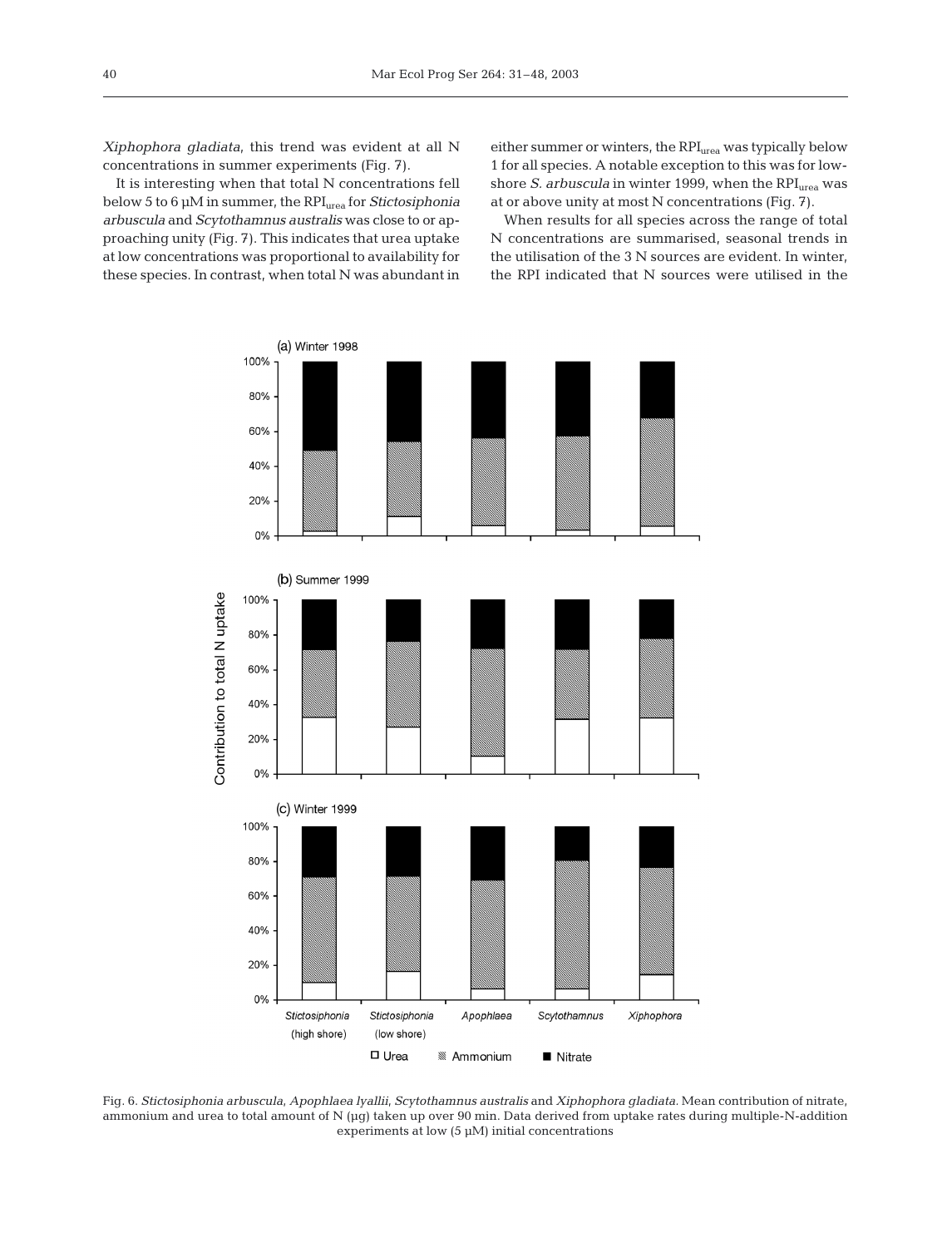

Fig. 7. *Stictosiphonia arbuscula, Apophlaea lyallii, Scytothamnus australis* and *Xiphophora gladiata.* Relative preference index (RPI) of nitrate, ammonium and urea on 3 sampling occasions. Data derived from low-concentration (5 µM) multiple-N-addition time-course experiments (negative values excluded). Total substrate  $\rm N$  =  $\rm NO_3^-$  +  $\rm NH_4^+$  + urea in seawater medium available for up take (including any background N present in seawater prior to N addition)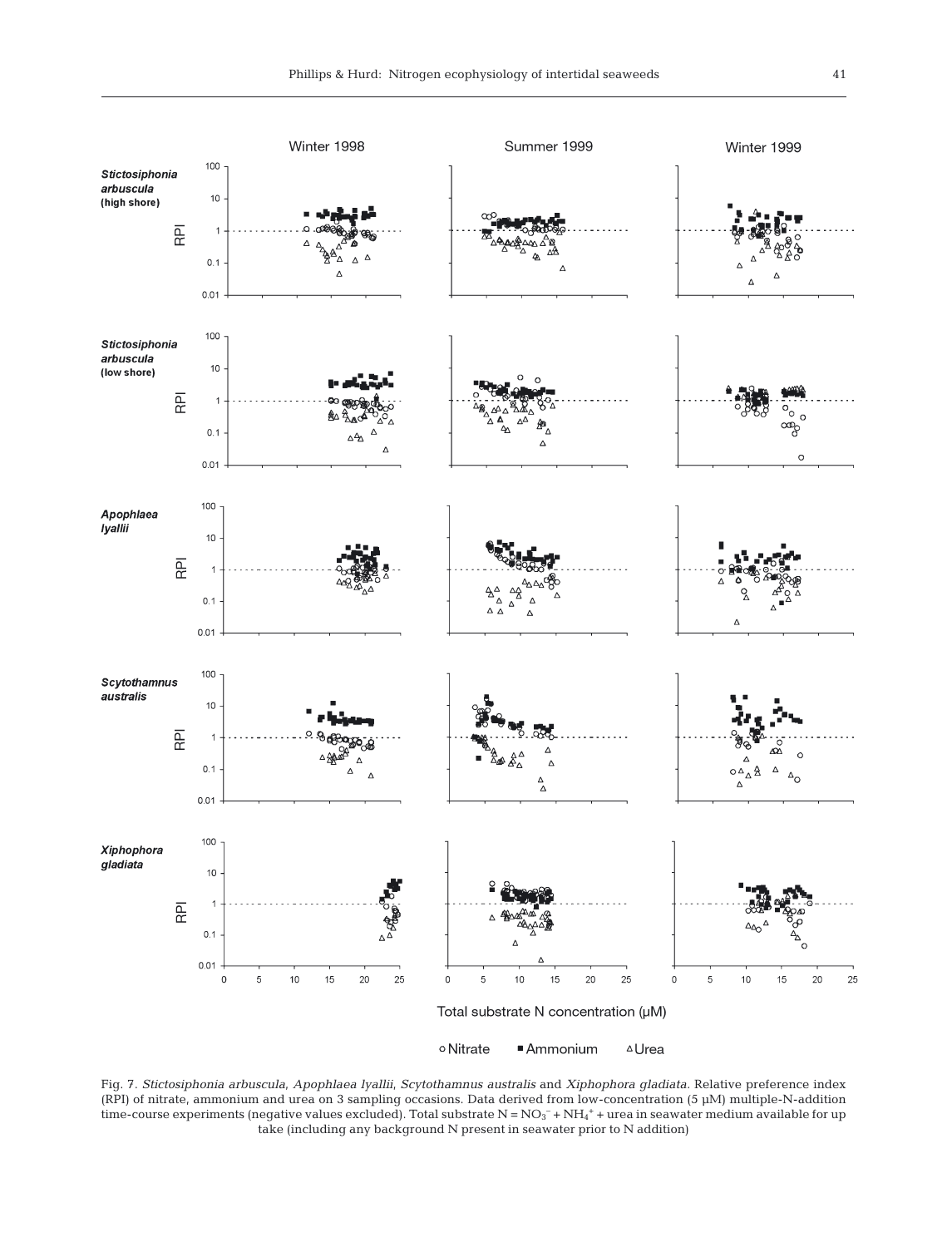| mean values $(n = 6)$ of 3 h multiple-N-addition time-course uptake experiments at low (5 $\mu$ M) initial concentrations |                                  |  |                       |  |                             |  |           |                       |                                                    |  |                |  |                             |
|---------------------------------------------------------------------------------------------------------------------------|----------------------------------|--|-----------------------|--|-----------------------------|--|-----------|-----------------------|----------------------------------------------------|--|----------------|--|-----------------------------|
| <b>Species</b>                                                                                                            | Approx.<br>submersion<br>time(h) |  | Winter (July)<br>1998 |  | Summer (January)<br>1999    |  |           | Winter (July)<br>1999 |                                                    |  |                |  |                             |
|                                                                                                                           |                                  |  |                       |  | $NO_3^ NH_4^+$ Urea Total N |  |           |                       | $NO_3^-$ NH <sub>4</sub> <sup>+</sup> Urea Total N |  |                |  | $NO_3^ NH_4^+$ Urea Total N |
| Stictosiphonia arbuscula<br>(high shore)                                                                                  | 2                                |  | 127.5 104.7 43.9      |  | 276                         |  | 49.1 60.6 | 64.3 174              |                                                    |  | 51.8 76.9 26.0 |  | 155                         |

*Apophlaea lyallii* 2.75 36.6 31.2 15.0 83 14.7 20.2 10.9 46 15.0 17.6 8.4 41

*Scytothamnus australis* 5 110.6 88.9 24.8 224 19.7 28.9 65.2 114 36.7 48.4 17.4 102 *Xiphophora gladiata* 10 94.1 120.8 26.8 242 15.9 58.4 112.9 187 19.5 49.1 16.8 85

Table 2. *Stictosiphonia arbuscula, Apophlaea lyallii, Scytothamnus australis* and *Xiphophora gladiata.* Total amount of nitrate, ammonium and urea (in µg [g dry wt]<sup>-1</sup>) taken up by 4 intertidal seaweeds over a 12 h tidal cycle. Data for each N source are

order of  $NH_4$ <sup>+</sup> >  $NO_3$ <sup>-</sup> > urea, while in summer the order was  $NH_4^+$  =  $NO_3^-$  > urea.

*Stictosiphonia arbuscula* 3.5 234.2 111.9 76.1 422 45.3

# **Total N acquisition over tidal cycle**

The total amount of each N form that each species could take up over a 12 h tidal cycle during each season is shown in Table 2. Amounts of each N form, in µg  $q$  dry wt<sup>-1</sup>, have been summed to give an estimate of total N acquisition possible in a single tide, assuming uptake to be equal in light and dark.

During winter 1998, low-shore *Stictosiphonia arbuscula* had the potential to take up the greatest amount of N of all species, followed by high-shore populations of the same species (Table 2). The brown algae *Scytothamnus australis* and *Xiphophora gladiata* took up similar amounts of N, while estimates for *Apophlaea lyallii*, which grows in the *S. arbuscula* zone of the high intertidal, were 2.5 to 5 times less N than all other species.

In summer 1999, the higher uptake rates of dinitrogen urea indicated that this contributed the greatest amount of total N during a single tide for all species except *Apophlaea lyallii*. Furthermore, in contrast to the previous winter,  $NO<sub>3</sub><sup>-</sup>$  accounted for the smallest fraction of total N acquired by most species. When the amounts of all N forms were combined, low-shore *Stictosiphonia arbuscula* again seemed able to take up considerably more N than all other species in a 12 h tidal cycle. *Xiphophora gladiata* and high-shore *S. arbuscula* took up similar intermediate amounts of N, while *A. lyallii* was estimated to take up 2.5 to 5 times less N than the other species. In winter 1999, the pattern among species in regard to their estimated ability to acquire N over a tidal cycle was similar to the trend in the previous winter. However, total N was lower for all species and was closer to estimates during summer 1999.

# **DISCUSSION**

## **Ambient and experimental N concentrations**

Nitrate concentrations in surface waters at Brighton Beach were characteristically high in winter, but overall were low compared to some northern hemisphere regions of the Pacific Ocean where levels may reach up to 30 µM (Wheeler & Srivastava 1984, Germann et al. 1987, Whitney et al. 1998). Although  $NO<sub>3</sub><sup>-</sup>$  levels at Brighton Beach are fairly low, concentrations were never below detection limits, as has been observed during spring/summer in northern hemisphere regions such as the NW Pacific (Germann et al. 1987, Thomas & Harrison 1987, Thomas et al. 1987a) and southern California (Wheeler & North 1981, Zimmerman & Kremer 1986). In New Zealand, seawater  $NO<sub>3</sub><sup>-</sup>$  concentrations and seasonal fluctuations at Brighton Beach were similar to those reported for 2 nearby locations — Kuri Bush, 12 km SW of Brighton (Brown et al. 1990) and Aquarium Point in Otago Harbour, 28 km NE (Brown et al. 1997) — and for Mokohinau Islands in NE New Zealand (Taylor et al. 1998), indicating that Brighton Beach is not locally or regionally unique in its low seawater  $\mathrm{NO_3^-}$ . Seawater  $\mathrm{NH_4}^+$ concentrations at Brighton Beach were generally low throughout the year and showed no seasonal pattern; this is consistent with reports from coastal waters of New Zealand (Brown et al. 1990, 1997, Gillanders & Brown 1994a, Taylor et al. 1998) and temperate regions elsewhere (Chapman & Craigie 1977, Asare & Harlin 1983, Probyn & Chapman 1983).

Our experimental N concentrations were somewhat higher than ambient seawater concentrations, particularly for  $NH_4$ <sup>+</sup>. Although our experimental low  $NO_3^$ concentration  $(5 \mu M)$  was similar to naturally occurring winter levels at Brighton Beach, it is important to note that the uptake rates determined in this study do not represent uptake potential under natural conditions. Nitrogen uptake rates are usually enhanced at higher

(low shore)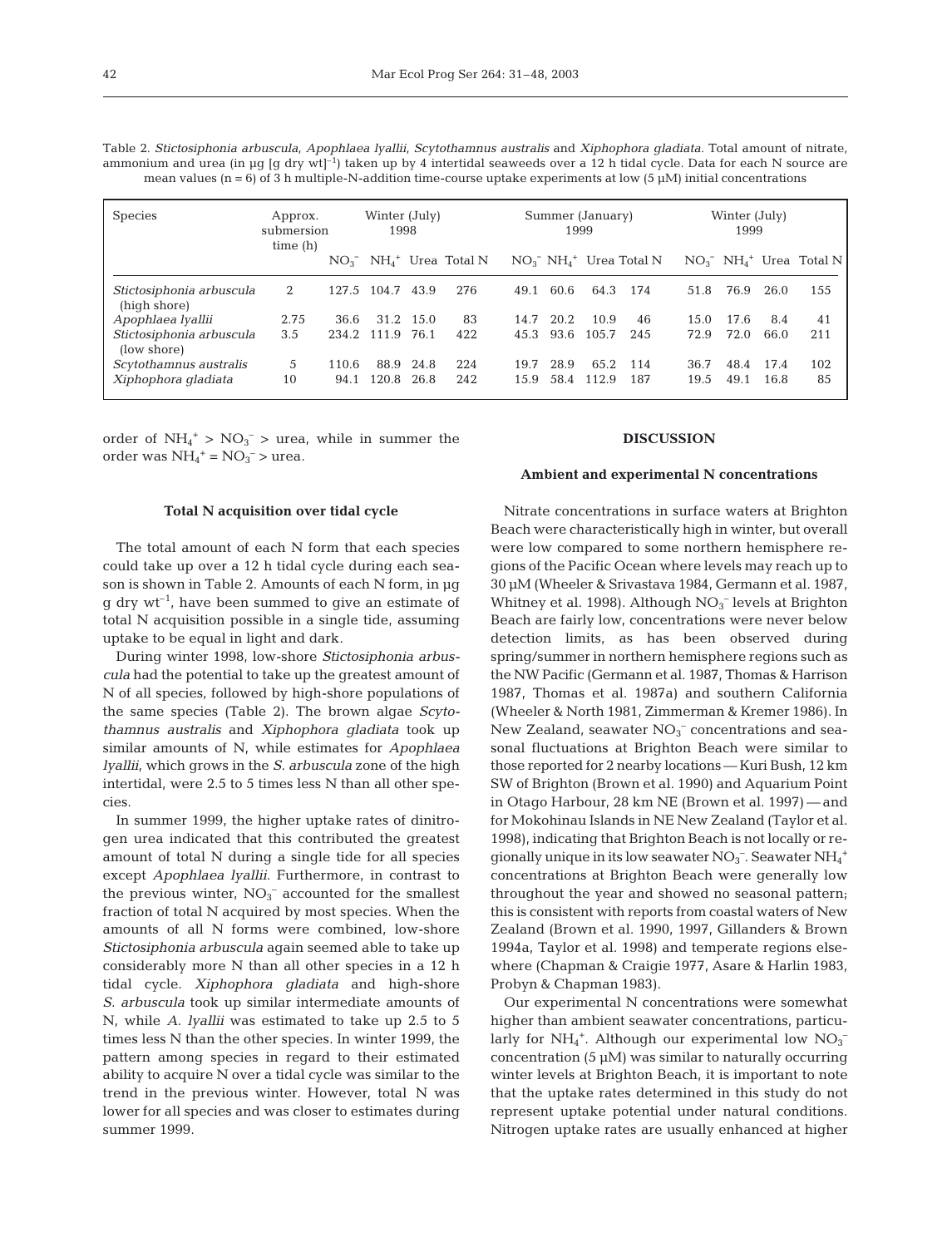N concentrations (eg. Thomas & Harrison 1985), and therefore our results are not intended to represent uptake rates per se for each species; rather, our intention is to demonstrate the effects of zonation on N dynamics and their consistency or otherwise at different N concentrations.

# **N status of intertidal algae**

Ammonium is considered toxic at high internal concentrations and feedback inhibition of uptake may prevent the accumulation of sizeable internal pools (McGlathery et al. 1996). Ammonium reserves in the macroalgae *Ulva rigida* and *Chaetomorpha linum* are small and considered of little importance as storage pools (Fujita et al. 1988, McGlathery et al. 1996). In the present study, however, all seaweeds accumulated internal NH4 <sup>+</sup> pools that were generally somewhat larger than  $NO<sub>3</sub>$  pools. The considerable internal NH4 <sup>+</sup> in the Brighton seaweeds is also unusual, since NH4 <sup>+</sup> pools are generally considered to be transient due to fast turnover rates — of the order of hours during N-starvation of *C. linum* (McGlathery et al. 1996) although large NH4 <sup>+</sup> pools have also been reported for *Ulva fenestrata*  $(-25 \text{ \mu mol N q dry wt<sup>-1</sup>)$  and *Gracilaria pacifica* (~75 µmol N g dry wt<sup>-1</sup>) (Naldi & Wheeler 1999). The accumulation of  $NH_4^+$  pools in the seaweeds examined in the current study could have resulted from an imbalance between uptake and assimilation into other forms of soluble N (Fujita et al. 1988) or the assimilation of  $NO<sub>3</sub><sup>-</sup>$  into  $NH<sub>4</sub><sup>+</sup>$ . Alternatively, as it is energetically 'cheaper' to use  $NH_4^+$  than  $NO<sub>3</sub><sup>-</sup>$  (Syrett 1962), the presence of larger  $NH<sub>4</sub><sup>+</sup>$  pools may have resulted from the preferential uptake of this N form by the species in this study.

Intracellular  $NO<sub>3</sub><sup>-</sup>$  pools vary on a seasonal basis (Chapman & Craigie 1977, Asare & Harlin 1983) in response to ambient  $NO<sub>3</sub><sup>-</sup>$  availability, and accumulate during periods of low N demand for growth, typically in winter. However, in this study, only *Stictosiphonia*  $arbuscula$  populations showed increased internal  $\mathrm{NO_3}^$ storage during winter, when seawater  $NO<sub>3</sub><sup>-</sup>$  levels were maximal, although a lag between peak seawater  $NO<sub>3</sub><sup>-</sup>$  and tissue  $NO<sub>3</sub><sup>-</sup>$  was evident. Asare & Harlin (1983) found a similar response to seawater  $NO<sub>3</sub><sup>-</sup>$  for the intertidal browns *Fucus vesiculosus*, *Ascophyllum nodosum* and *Laminaria saccharina*, and the red alga Chondrus crispus, although maximum tissue NO<sub>3</sub><sup>-</sup> values for these species were considerably higher (10 to 80 µmol g dry  $wt^{-1}$ ) than those reported here. A possible reason for the relatively low  $NO<sub>3</sub><sup>-</sup>$  pools in this study may be that nitrate reductase (NR) remains active in the seaweeds throughout the year, resulting in  $NO<sub>3</sub><sup>-</sup>$  utilisation rather than storage. This is sup-

ported by the similar  $NO<sub>3</sub><sup>-</sup>$  uptake rates over time for all species and suggests that NR activity remains fairly constant so as to prevent the accumulation of  $NO<sub>3</sub>$ <sup>-</sup> pools from inhibiting further uptake. High NR activity may be the seaweeds' response to lack of an N supply during tidal emersion, i.e. an optimisation of N sources during submersion (Thomas et al. 1987a). Alternatively, N storage may occur as N compounds such as amino acids, proteins, chlorophyll and accessory pigments (Gagné et al. 1982, Ekman et al. 1989, Fredriksen & Rueness 1989, Naldi & Wheeler 1999) rather than as soluble vacuolar/cytoplasmic  $NO<sub>3</sub><sup>-</sup>$ .

The ability of macroalgae to store N as a variety of compounds suggests that total N may be a better indicator of N status. Hanisak (1979b, 1983) and O'Brien & Wheeler (1987) proposed that a tissue N of ca. 2% of dry weight is the critical N concentration for seaweeds, below which growth would be N-limited. Lapointe & Duke (1984), however, argued that a seaweed could not be assigned a single critical N concentration since the N requirement for growth and photosynthesis are affected by light. The brown algae *Scytothamnus australis* and *Xiphophora gladiata* rarely had tissue N above 2%, which indicates either N-limitation or lower N requirements. In contrast, the red algae *Stictosiphonia arbuscula* and *Apophlaea lyallii* usually had tissue N content above 2%, with a maximum of 5% in the former species. This high tissue N content may reflect a high N demand or critical N content required to sustain growth (Fujita et al. 1988, Pedersen & Borum 1996). Although variations in tissue N also reflect phylogenetic differences in the ability to store excess N, accumulation of tissue N in all species in this study generally began in mid-winter (July) and continued through to September, despite seawater N having declined steadily following the period of highest concentrations from April to July. In other studies, a lag between peak seawater N and peak tissue N was either not evident or not as pronounced as that described here (Asare & Harlin 1983, Wheeler & Björnsäter 1992, Pedersen & Borum 1996). The asynchrony between peak seawater N and peak tissue N observed in this study suggests that storage is uncoupled from supply, and that species are well-adapted to maximising available N during periods of lower N demand.

The nutrient status of macroalgae can also be inferred from their C:N ratio, with values above the proposed critical limit of 10 (D'Elia & DeBoer 1978, Harrison & Druehl 1982) indicating N-limitation and values below suggesting N storage. Among all species investigated in this study, there was an inverse relationship between shore position and C:N ratio, although this may be partly attributable to phylogenetic differences in N storage and utilisation, as brown algae tend to have higher C:N ratios than red algae (Niell 1976, La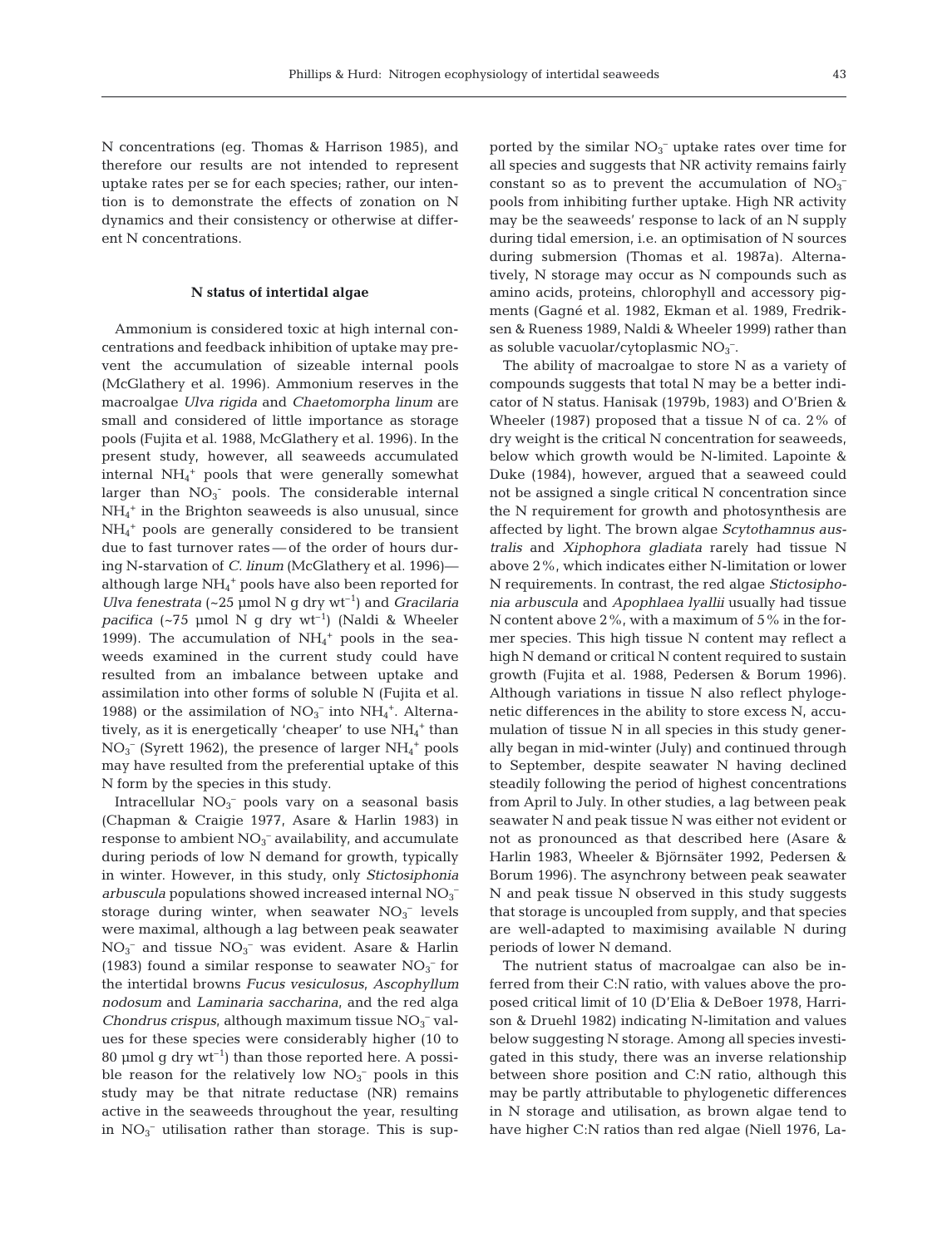pointe 1989). Nevertheless, this inverse relationship is interesting; Thomas et al. (1987b) reported an opposite trend between C:N ratios and shore position of 5 intertidal seaweeds from 3 algal divisions in the Pacific northwest. Furthermore, the low C:N ratios (8 to 15) of *Stictosiphonia arbuscula* populations are comparable to those for *Gracilaria pacifica* growing at different intertidal locations (Thomas et al. 1987a) and the 9 intertidal red algae included in Neill's (1976) survey. This suggests that *S. arbuscula*, along with other intertidal seaweeds, may not always become N-limited despite long periods of tidal emersion.

Nitrogen uptake is strongly influenced by the N status of seaweeds (e.g. D'Elia & DeBoer 1978, Hanisak 1983, O'Brien & Wheeler 1987), with higher uptake rates usually observed in more N-deficient algae. Based on C:N ratios and tissue N content, all species in this study showed a greater degree of N-limitation in summer, yet surprisingly this did not result in enhancement of uptake rates. Conversely, uptake rates were highest during the first winter experiments when algae were more N-replete. Furthermore, *Stictosiphonia arbuscula* populations had a higher N content and storage pools as well as the highest N uptake rates, indicating that feedback inhibition of uptake did not occur. This suggests that the control that internal N content exerts over uptake rates may not be as generic as previously thought, and that the benefits of maintaining high N uptake capability during periods of low N availability (i.e. summer) may outweigh any costs (Cochlan & Harrison 1991). This may be particularly relevant to intertidal seaweeds on the east coast of New Zealand's South Island, where seawater N levels are low but never fall to undetectable levels.

## **Temporal variation in uptake rate**

In contrast to other studies, a lag phase or induction period in  $NO<sub>3</sub><sup>-</sup>$  uptake was not evident in seaweeds examined in this study. It is possible that a lag phase in  $NO<sub>3</sub><sup>-</sup>$  uptake existed, however, but had ended before the first sampling event (15 min after exposure to  $NO<sub>3</sub><sup>-</sup>$ ), or that the  $NO<sub>3</sub><sup>-</sup>$  uptake mechanism is maintained in a fully active state, despite the metabolic cost of doing so (Thomas & Harrison 1985, Cochlan & Harrison 1991). A lag phase in  $NO<sub>3</sub><sup>-</sup>$  uptake reportedly lasted for up to 20 min in low intertidal *Gracilaria pacifica* (Thomas & Harrison 1987) and up to 1 h in the subtidal *Laminaria groenlandica* (Harrison et al. 1986) and *Chaetomorpha linum* (McGlathery et al. 1996). For the Brighton Beach seaweeds, the absence of an induction period for  $NO_3^-$  uptake and the ability to maintain constant uptake rates over 90 min may represent an adaptation to maximising  $NO<sub>3</sub><sup>-</sup>$  procurement in an environ-

ment where N supply is low and periodic, and where the supply of the other main inorganic N source,  $NH_4^+$ , is variable.

Rapid or 'surge' NH4 <sup>+</sup> uptake was evident for highand low-shore *Stictosiphonia arbuscula* and for *Scytothamnus australis*. For these species, the lack of feedback inhibition of  $NH_4$ <sup>+</sup> uptake despite the presence of intracellular NH<sub>4</sub><sup>+</sup> may have resulted from assimilation rates close to maximum uptake rates, allowing maximum utilisation of pulses of high  $NH_4^+$  concentration. Surge uptake of  $NH_4$ <sup>+</sup> occurred when exposed to  $NH_4$ <sup>+</sup> levels 2 to 12 times higher than maximum ambient seawater concentrations, demonstrating the ability of *S. arbuscula* and *S. australis* to exploit any high  $NH_4$ <sup>+</sup> pulses resulting from events such as upwelling, runoff or sewage discharge (Rosenberg et al. 1984, Zimmerman & Kremer 1984) that may not be detected in monthly sampling of ambient seawater concentrations.

Surge uptake of urea was not observed for any species in this study. Surge uptake of urea has only been demonstrated for 1 macroalga, *Chordaria flagelliformis* (Probyn & Chapman 1982, 1983), although enhanced urea uptake by phytoplankton can result from N-starvation (Rees & Syrett 1979, Cochlan & Harrison 1991) and surge uptake may occur during the first 2 min of uptake (Antia et al. 1991). *C. flagelliformis* is a summer annual brown seaweed, with finely branched construction, that supports colonies of the amphipod *Gammarellus angulosus* and littorinid snails *Littorina vincta* (Probyn & Chapman 1983). The ability for high transient urea uptake appears to be an adaptive response to utilising urea excreted by its associated fauna during periods when seawater N availability in low (Probyn & Chapman 1983). Since surge uptake was not evident in the Brighton Beach seaweeds, it may be that surge uptake of urea is characteristic of opportunistic or ephemeral species only, although further investigation is required to support this.

## **Single versus multiple nutrient additions**

Ammonium at least partially inhibits the uptake of NO3 – in some macroalgae (D'Elia & DeBoer 1978, Haines & Wheeler 1978, Thomas et al. 1985, Thomas & Harrison 1985, Brenchley et al. 1997), but not in others (Harlin & Craigie 1978, Topinka 1978, Wheeler & Srivastava 1984). In this study, *Apophlaea lyallii* was the only species in which  $NO<sub>3</sub><sup>-</sup> V<sub>0-15</sub>$  was significantly reduced by the presence of  $NH_4^+$ , but this inhibition may have been concentration-dependent. Since NH<sub>4</sub><sup>+</sup> levels below 5 µM did not suppress NO3 – uptake by *Gracilaria foliifera* (D'Elia & DeBoer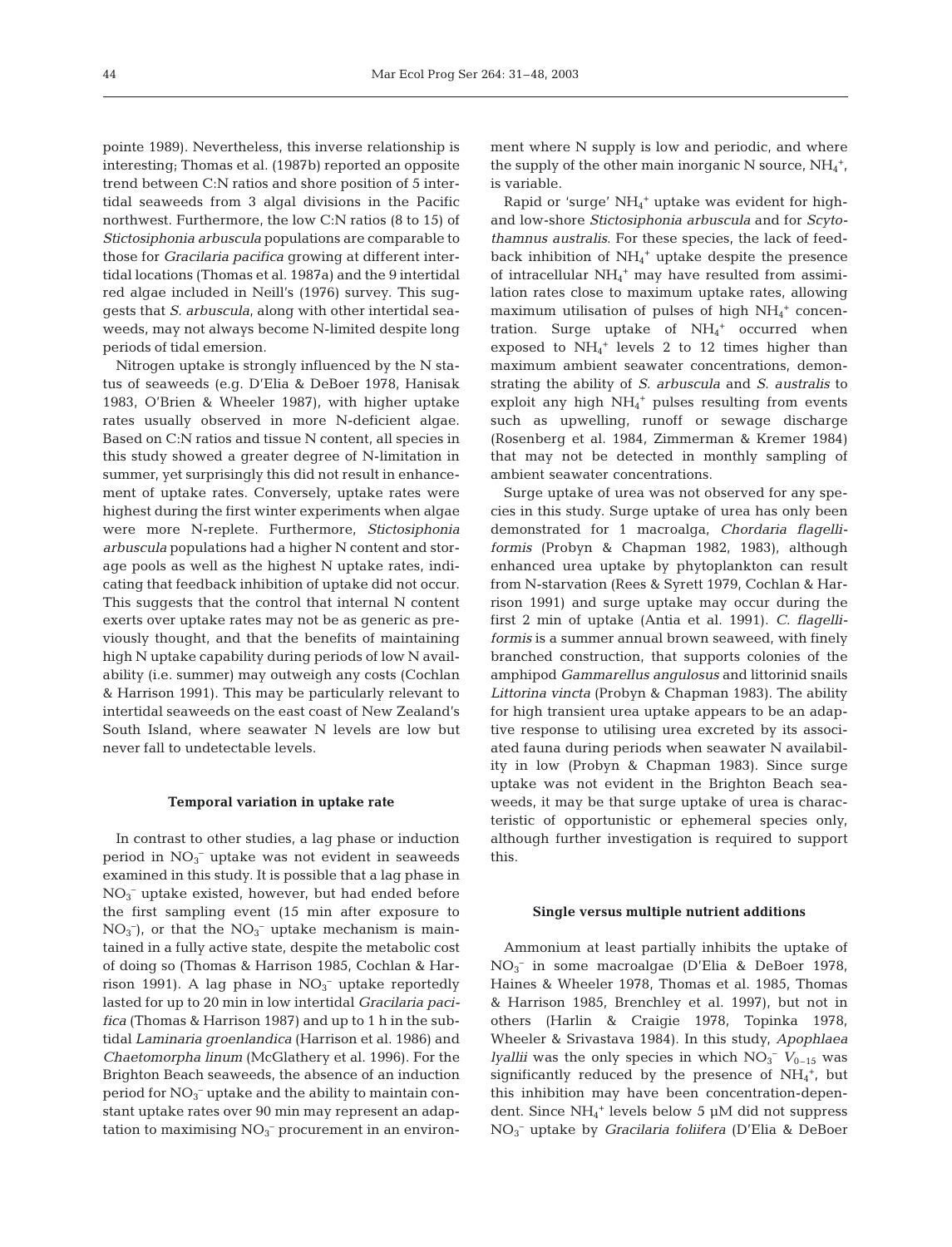1978), it is possible that at lower naturally-occurring  $NH_4^+$  concentrations inhibition of  $NO_3^-$  uptake may disappear in *A. lyallii*. There was no evidence of inhibition of urea uptake for any seaweed investigated in this study, even though the presence of inorganic N  $(NH_4^+$ ,  $NO_3^-)$  in the culture medium is known to inhibit urea uptake by certain phytoplankton (Antia et al. 1991, Tamminen & Irmisch 1996, Peers et al. 2000).

It is worth noting that all species were capable of simultaneous uptake of all 3 N sources (NO<sub>3</sub><sup>-</sup>, NH<sub>4</sub><sup>+</sup>, urea) despite partial suppression of  $NO<sub>3</sub><sup>-</sup>$  uptake by *Apophlaea lyallii*. Evidence to date suggests that many intertidal seaweeds are capable of simultaneous uptake of more than one N form (Topinka 1978, Thomas et al. 1985, Thomas & Harrison 1987, Thomas et al. 1987a, Brenchley et al. 1997), including the intertidal estuarine alga *Gracilaria chilensis* from New Zealand (Pillai 1992). Although the total number of seaweeds examined so far is relatively small, it appears that the ability for simultaneous uptake of multiple N forms may be a widespread ecological adaptation among intertidal seaweeds.

# **Relative importance of each N form**

Preference for particular N sources can be inferred from uptake rates and/or the relative contribution of each source to the N nutrition of a seaweed. Among phytoplankton, the reduced N forms (i.e.  $NH_4^+$ , urea) are typically taken up in preference to  $NO<sub>3</sub><sup>-</sup>$  (Butler et al. 1979, Tamminen & Irmisch 1996 and references therein). Among macroalgae, NH<sub>4</sub><sup>+</sup> is usually taken up in preference to other N forms (Lobban & Harrison 1994). In our study, the order of preference in terms of uptake rates as indicated by the RPI was  $NH_4^+ > NO_3^ >$  urea. The apparent preference for  $NH_4^+$  shown by the seaweeds in this study may be the result of diffusive uptake (Taylor et al. 1998). Alternatively, the energetics of uptake and assimilation of  $NH_4^+$  may dictate the preference for this N form, since  $NH_4^+$  is already in a reduced state and can be directly incorporated into amino acids (Lobban & Harrison 1994).

It should be noted, however, that the RPI does not infer physiological preference, but simply which N source is taken up at a faster rate relative to availability. If the contribution of each N form to total N acquisition is used instead to infer preference,  $NO<sub>3</sub>$ <sup>-</sup> and NH4 <sup>+</sup> were utilised equally in winter 1998 by all species except the low-intertidal *Xiphophora gladi*ata, which showed a preference for  $NH_4^+$ . The following winter, NH<sub>4</sub><sup>+</sup> was the preferred source for all species. In summer, urea contribution exceeded that of NO3 – for most species, despite low rates of uptake.

These findings are in direct contrast to the assumption by Fujita et al. (1989) that dissolved organic N sources, such as urea, are not important N sources for rocky intertidal macroalgae.

The importance of urea as an N source for macroalgae has been largely overlooked, despite the welldocumented evidence that many microalgal species readily utilise urea (e.g. Carpenter et al. 1972, Bekheet & Syrett 1979, Price & Harrison 1988). For macroalgae, the current knowledge of urea utilisation is restricted to the ability of urea to sustain the growth of a number of seaweeds (Nasr et al. 1968, Mohsen et al. 1974, Adamich et al. 1975, Hanisak 1979a, Probyn & Chapman 1983, Thomas et al. 1985, Mairh et al. 1999, Navarro-Angulo & Robledo 1999, Lotze & Schramm 2000) and the demonstrated uptake of urea by *Chordaria flagelliformis* (Probyn & Chapman 1982, 1983) but not by *Ecklonia maxima* (Probyn & McQuaid 1985). From the present study, it appears that urea is a seasonally important N source for 4 intertidal seaweeds in New Zealand, with the greatest contribution to overall N nutrition occurring in summer when ambient seawater N concentrations are minimal.

## **Influence of zonation on N uptake**

In studies examining the nutrient uptake abilities of intertidal seaweeds in relation to zonation, no obvious correlation between N or P uptake rates and shore position has been noted (Thomas & Harrison 1987, Hurd & Dring 1990) in a range of seaweeds from different algal divisions or with different morphologies. However, Hurd & Dring (1990) found higher  $PO<sub>4</sub><sup>3</sup>$ uptake rates with higher shore position for 3 *Fucus* species with similar surface area:volume (SA:V*)* ratios and morphologies. In contrast, the seaweeds in this study generally showed higher rates of N uptake with decreasing submersion times, regardless of differences in taxonomy, morphology or N status. Furthermore, the amount of N that could be acquired in a tidal cycle was highest for the high-intertidal *Stictosiphonia arbuscula*, despite comparatively short submersion times. *Apophlaea lyallii* was an exception to this generalised trend, as it had the lowest N acquisition of all species examined. *A. lyallii* has been observed to grow slowly in the field; this, coupled with its low N uptake rates, suggests that this species has a low N requirement that allows it to survive in the upper intertidal. The other faster-growing species overcome potential N-limitation imposed by an intermittent N supply through a capacity for proportionally faster N uptake (Davison & Pearson 1996, Pedersen & Borum 1997). It is important to note, however, that uptake experiments were con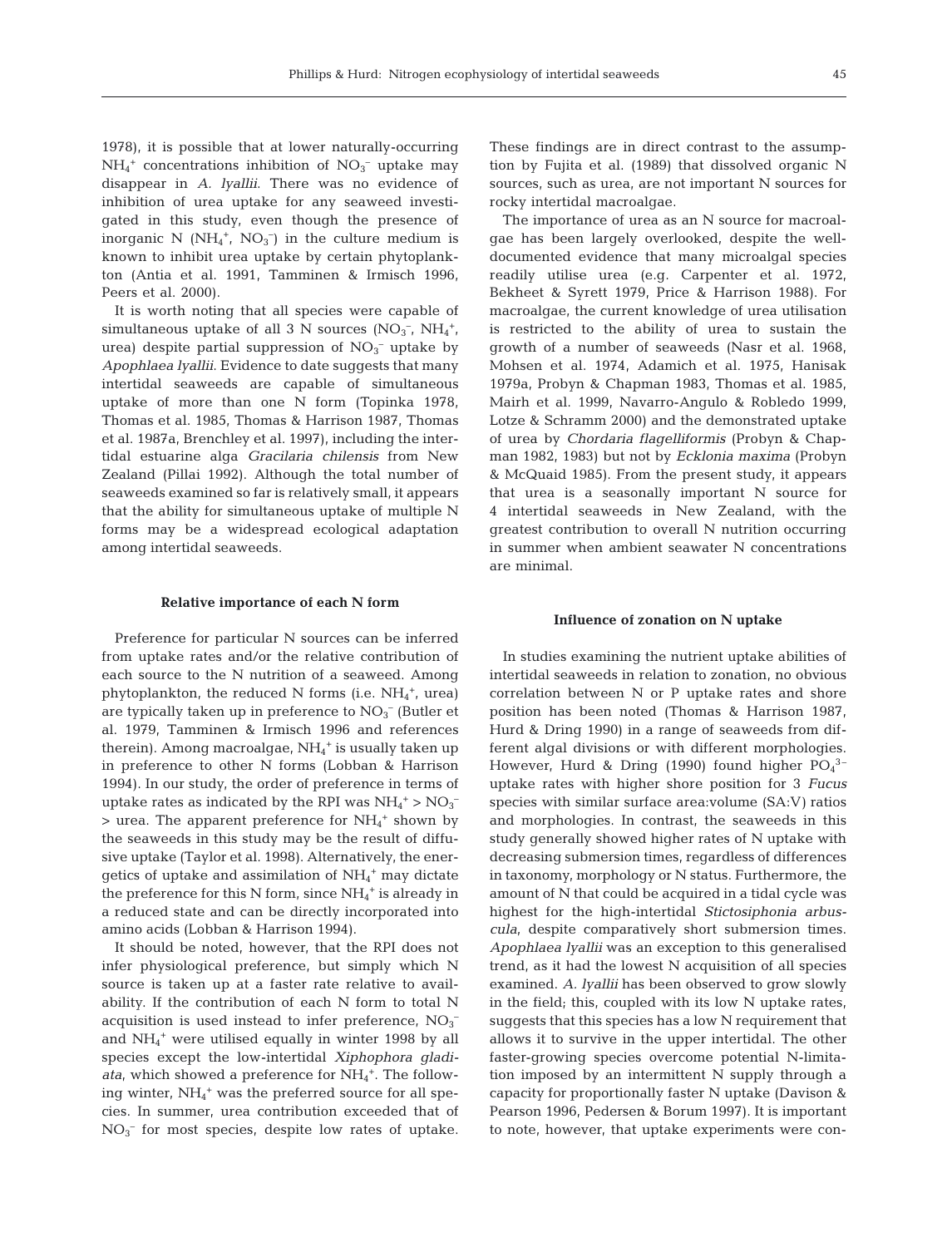ducted using fully-hydrated seaweeds, so the amounts of N acquired are likely to be overestimates; nevertheless, they are still useful for comparative purposes. The results of this study indicate that the degree of N limitation in intertidal seaweeds is not always correlated to shore position.

# **Conclusions**

This is the first comprehensive study of the N ecophysiology of intertidal seaweeds across a whole shore system. We have demonstrated that the seaweeds examined employ a range of strategies to overcome potential N limitation, namely simultaneous uptake of all 3 N forms  $(NO<sub>3</sub><sup>-</sup>, NH<sub>4</sub><sup>+</sup>, area),$  absence of a lag or induction phase prior to N uptake a predominant lack of inhibition of N uptake in the presence of other N forms, a lack of feedback inhibition of N uptake in the presence of internal N pools, and the ability to accumulate sizeable N stores. Furthermore, the degree of N limitation (as indicated by tissue N content and C:N ratios) and the estimated N acquisition on a single tide were both inversely correlated with shore position, except in the case of *Apophlaea lyallii*. Although some differences in N uptake and storage may be attributable to functional form, morphology or SA:*V* ratios, mass-specific  $NO_3^-$  uptake has been shown to scale to SA:*V* ratios for these seaweeds (T. A. V. Rees, J. C. Philips, B. C. Dobson, M. Bijl, B. Morelissen, C. L. Hurd unpubl.). The prevailing evidence of the current study is that intertidal seaweeds in southeastern New Zealand are not necessarily N-limited and are adapted to maximising N procurement from an intermittent N supply.

*Acknowledgements.* This study was funded by a University of Otago Research Grant to CLH. JCP was supported by a University of Otago PhD scholarship. We are grateful to 4 anonymous referees who provided useful suggestions that greatly improved earlier drafts of the manuscript. Thanks also to the numerous people who assisted with both field and laboratory work, especially Stewart Bell, Vickey Clarke, Chris Hepburn and Martin Heller. Thanks also to Wendy Stubbs, Greg Collings and Mat Vanderklift for statistical advice.

# LITERATURE CITED

- Adamich M, Gibor A, Sweeney BM (1975) Effects of low nitrogen levels and various nitrogen sources on growth and whorl development in *Acetabularia* (Chlorophyta). J Phycol 11:361–367
- Adams, NM (1994) Seaweeds of New Zealand, Canterbury University Press, Christchurch
- Antia NJ, Harrison PJ, Oliveira L (1991) The role of dissolved organic nitrogen in phytoplankton nutrition, cell biology and ecology. Phycologia 30:1–89
- Asare SO, Harlin MM (1983) Seasonal fluctuation in tissue nitrogen for five species of perennial macroalgae in Rhode Island Sound. J Phycol 19:254–257
- Atkinson MJ, Smith SV (1983) C:N:P ratios of benthic marine plants. Limnol Oceanogr 28:568–574
- Bekheet IA, Syrett PJ (1979) The uptake of urea by *Chlorella.* New Phytol 82:179–186
- Brenchley JL, Raven JA, Johnston AM (1997) Resource acquisition in two intertidal fucoid seaweeds, *Fucus serratus* and *Himanthalia elongata*: seasonal variation and effects of reproductive development. Mar Biol 129:367–375
- Brown MT, Frazer AWJ, Brasch DJ, Melton LD (1990) Growth and reproduction of *Porphyra columbina* Mont. (Bangiales, Rhodophyceae) from southern New Zealand. J Appl Phycol 2:35–44
- Brown MT, Nyman MA, Keogh JA, Chin NKM (1997) Seasonal growth of the giant kelp *Macrocystis pyrifera* in New Zealand. Mar Biol 129:417–424
- Burritt DJ, Larkindale J, Hurd CL (2002) Antioxidant metabolism in the intertidal red seaweed *Stictosiphonia arbuscula* following desiccation. Planta 215:829–838
- Butler EI, Knox S, Liddicoat MI (1979) The relationship between inorganic and organic nutrients in sea water. J Mar Biol Assoc UK 59:239–250
- Caperon J, Meyer J (1972) Nitrogen-limited growth of marine phytoplankton—II. Uptake kinetics and their role in nutrient-limited growth of phytoplankton. Deep-Sea Res 19: 619–632
- Carpenter EJ, Remsen CC, Watson SW (1972) Utilization of urea by some marine phytoplankters. Limnol Oceanogr 17:265–269
- Chapman ARO, Craigie JS (1977) Seasonal growth in *Laminaria longicruris*: relations with dissolved inorganic nutrients and internal reserves of nitrogen. Mar Biol 40: 197–205
- Cochlan WP, Harrison PJ (1991) Uptake of nitrate, ammonium, and urea by nitrogen-starved cultures of *Micromonas pusilla* (Prasinophyceae): transient responses. J Phycol 27:673–679
- Davison IR, Pearson GA (1996) Stress tolerance in intertidal seaweeds. J Phycol 32:197–211
- D'Elia CF, DeBoer JA (1978) Nutritional studies of two red algae. II. Kinetics of ammonium and nitrate uptake. J Phycol 14:266–272
- Dring MJ, Brown FA (1982) Photosynthesis of intertidal brown algae during and after periods of emersion: a renewed search for physiological causes of zonation. Mar Ecol Prog Ser 8:301–308
- Dudgeon SR, Davison IR, Vadas RL (1989) Effect of freezing on photosynthesis of intertidal macroalgae: relative tolerance of *Chondrus crispus* and *Mastocarpus stellatus* (Rhodophyta). Mar Biol 101:107–114
- Dudgeon SR, Davison IR, Vadas RL (1990) Freezing tolerance in the intertidal red algae *Chondrus crispus* and *Mastocarpus stellatus*: relative importance of acclimation and adaptation. Mar Ecol Prog Ser 106:427–436
- Ekman P, Lignell Å, Pedersén M (1989) Localization of ribulose-1,5-biphosphate carboxylase/oxygenase in *Gracilaria secundata* (Rhodophyta) and its role as a nitrogen storage pool. Bot Mar 32:527–534
- Fredriksen S, Rueness J (1989) Culture studies of *Gelidium latifolium* (Grev.) Born et Thur. (Rhodophyta) from Norway. Growth and nitrogen storage in response to varying photon flux density, temperature and nitrogen availability. Bot Mar 32:539–546
- Fujita RM, Wheeler PA, Edwards RL (1988) Metabolic regulation of ammonium uptake by *Ulva rigida* (Chlorophyta): a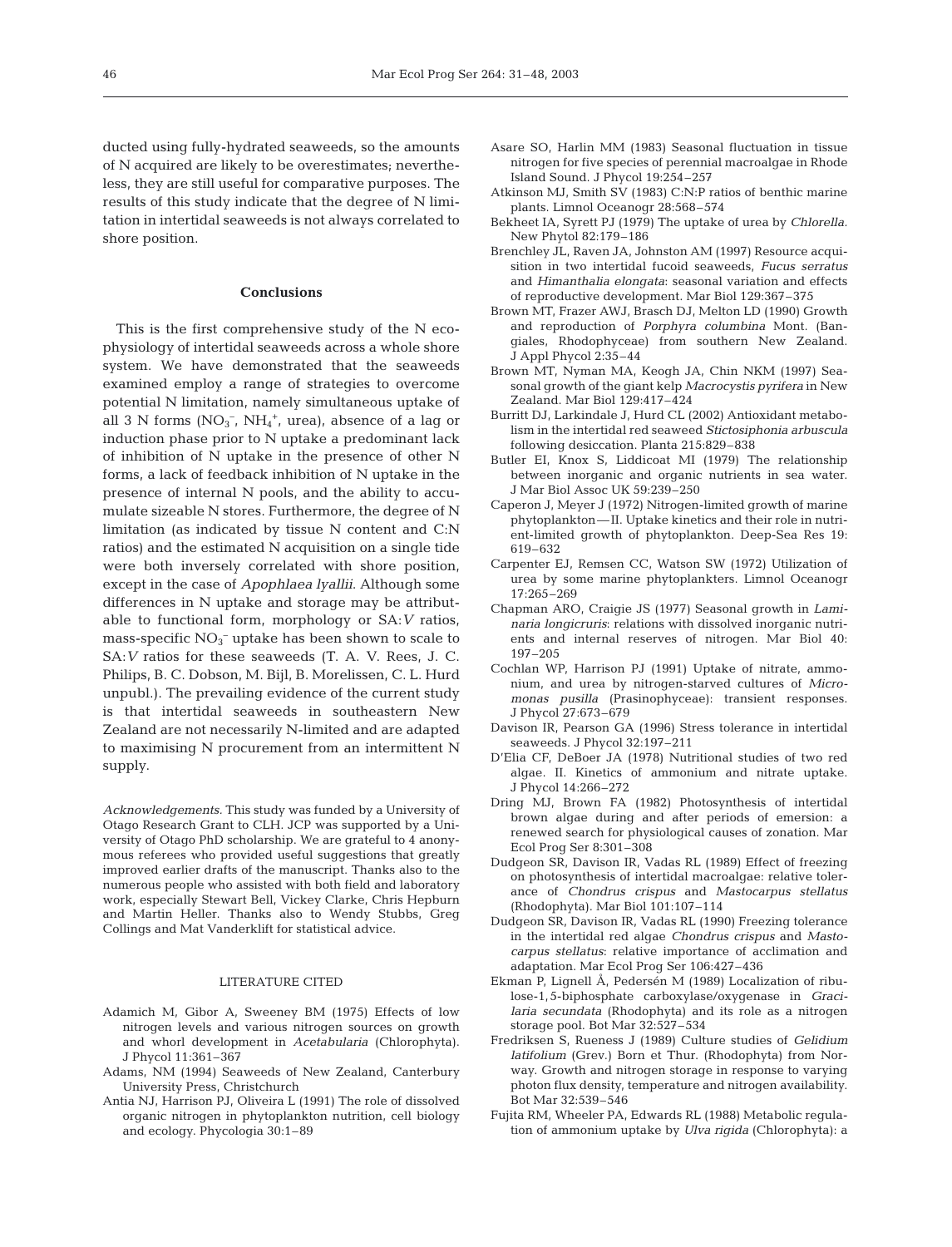compartmental analysis of the rate-limiting step for uptake. J Phycol 24:560–566

- Fujita RM, Wheeler PA, Edwards RL (1989) Assessment of macroalgal nitrogen limitation in a seasonal upwelling region. Mar Ecol Prog Ser 53:293–303
- Gagné JA, Mann KH, Chapman ARO (1982) Seasonal patterns of growth and storage in *Laminaria longicruris* in relation to differing patterns of availability of nitrogen in the water. Mar Biol 69:91–101
- Germann I, Druehl LD, Hoeger U (1987) Seasonal variation in total and soluble tissue nitrogen of *Pleurophycus gardneri* (Phaeophyceae: Laminariales) in relation to environmental nitrate. Mar Biol 96:413–423
- Gillanders BM, Brown MT (1994a) Seasonal variation in standing crop, reproduction and population structure of *Xiphophora gladiata* (Phaeophyceae: Fucales). Bot Mar 37:35–41
- Gillanders BM, Brown MT (1994b) The chemical composition of *Xiphophora gladiata* (Phaeophyceae: Fucales): seasonal and within plant variation. Bot Mar 37:483–490
- Haines KC, Wheeler PA (1978) Ammonium and nitrate uptake by the marine macrophytes *Hypnea musciformis* (Rhodophyta) and *Macrocystis pyrifera* (Phaeophyta). J Phycol 14:319–324
- Hanisak MD (1979a) Growth patterns of *Codium fragile* ssp. *tomentosoides* in response to temperature, irradiance, salinity, and nitrogen source. Mar Biol 50:319–332
- Hanisak MD (1979b) Nitrogen limitation of *Codium fragile* ssp. *tomentosoides* as determined by tissue analysis. Mar Biol 50:333–337
- Hanisak MD (1983) The nitrogen relationships of marine macroalgae. In: Carpenter EJ, Capone DG (eds) Nitrogen in the marine environment*,* Academic Press, New York, p 699–730
- Hanisak MD, Harlin MM (1978) Uptake of inorganic nitrogen by *Codium fragile* ssp. *tomentosoides* (Chlorophyta). J Phycol 14:450–454
- Harlin MM, Craigie JS (1978) Nitrate uptake by *Laminaria longicruris* (Phaeophyceae). J Phycol 14:464–467
- Harrison PJ, Druehl LD (1982) Nutrient uptake and growth in the Laminariales and other macrophytes: a consideration of methods. In: Srivastava LM (ed) Synthetic and degradative processes in marine macrophytes. Walter de Gruyter, Berlin, p 99–120
- Harrison PJ, Druehl LD, Lloyd KE, Thompson PA (1986) Nitrogen uptake kinetics in three year-classes of *Laminaria groenlandica* (Laminariales: Phaeophyta). Mar Biol 93:29–35
- Horrigan SG, McCarthy JJ (1982) Urea uptake by phytoplankton at various stages of nutrient depletion. J Plankton Res 3:403–414
- Harrison PJ, Parslow JS, Conway HL (1989) Determination of nutrient uptake kinetic parameters: a comparison of methods. Mar Ecol Prog Ser 52:301–312
- Hurd CL, Dring MJ (1990) Phosphate uptake by intertidal algae in relation to zonation and season. Mar Biol 107: 281–289
- Hurd CL, Harrison PJ, Druehl LD (1996) Effect of seawater velocity on inorganic nitrogen uptake by morphologically distinct forms of *Macrocystis integrifolia* from wavesheltered and exposed sites. Mar Biol 126:205–214
- Kübler JE, Davison IR (1993) High temperature tolerance of photosynthesis in the red alga *Chondrus crispus.* Mar Biol 117:327–335
- Lapointe BE (1989) Macroalgal production and nutrient relations in oligotrophic areas of Florida Bay. Bull Mar Sci 44:312–323
- Lapointe BE, Duke CS (1984) Biochemical strategies for growth of *Gracilaria tikvahiae* (Rhodophyta) in relation to light intensity and nitrogen availability. J Phycol 20: 488–495
- Lobban CS, Harrison PJ (1994) Seaweed ecology and physiology*,* Cambridge University Press, Cambridge
- Lotze HK, Schramm W (2000) Ecophysiological traits explain species dominance patterns in macroalgal blooms. J Phycol 36:287–295
- Mairh OP, Zodape ST, Tewari A, Mishra JP (1999) Effect of nitrogen source on the growth and bioaccumulation of nitrogen in marine red alga *Kappaphycus striatum* (Rhodophyta, Solieriaceae) in culture. Indian J Mar Sci 28: 55–59
- McCarthy JJ, Taylor WR, Taft JL (1977) Nitrogenous nutrition of the phytoplankton in the Chesapeake Bay. 1. Nutrient availability and phytoplankton preferences. Limnol Oceanogr 22:996–1011
- McGlathery KJ, Pedersen MF, Borum J (1996) Changes in intracellular nitrogen pools and feedback controls on nitrogen uptake in *Chaetomorpha linum* (Chlorophyta). J Phycol 32:393–401
- Mohsen AF, Khaleafa AF, Hashem MA, Metwalli A (1974) Effect of different nitrogen sources on growth, reproduction, amino acid, fat and sugar contents in *Ulva fasciata* Delile. Bot Mar 17:218–222
- Naldi M, Wheeler PA (1999) Changes in nitrogen pools in *Ulva fenestrata* (Chlorophyta) and *Gracilaria pacifica* (Rhodophyta) under nitrate and ammonium enrichment. J Phycol 35:70–77
- Nasr AH, Bekheet IA, Ibrahim RK (1968) The effect of different nitrogen and carbon sources on amino acid synthesis in *Ulva*, *Dictyota* and *Pterocladia.* Hydrobiologia 31:7–16
- Navarro-Angulo L, Robledo D (1999) Effects of nitrogen source, N:P ratio and N-pulse concentration and frequency on the growth of *Gracilaria cornea* (Gracilariales, Rhodophyta) in culture. Hydrobiologia 398/399:315–320
- Niell FX (1976) C:N ratio in some marine macrophytes and its possible ecological significance. Bot Mar 19:347–350
- O'Brien MC, Wheeler PA (1987) Short term uptake of nutrients by *Enteromorpha prolifera* (Chlorophyceae). J Phycol 23:547–556
- Pedersen MF (1994) Transient ammonium uptake in the macroalga *Ulva lactuca* (Chlorophyta): nature, regulation, and the consequences for choice of measuring technique. J Phycol 30:980–986
- Pedersen MF, Borum J (1996) Nutrient control of algal growth in estuarine waters. Nutrient limitation and the importance of nitrogen requirements and nitrogen storage among phytoplankton and species of macroalgae. Mar Ecol Prog Ser 142:261–272
- Pedersen MF, Borum J (1997) Nutrient control of estuarine macroalgae: growth strategy and the balance between nitrogen requirements and uptake. Mar Ecol Prog Ser 161: 155–163
- Peers GS, Milligan AJ, Harrison PJ (2000) Assay optimisation and regulation of urease activity in 2 marine diatoms. J Phycol 36:523–528
- Penniman CA, Mathieson AC (1987) Variation in chemical composition of *Gracilaria tikvahiae* McLachlan (Gigartinales, Rhodophyta) in the Great Bay Estuary, New Hampshire. Bot Mar 30:525–534
- Pillai AM (1992) The ecology and physiology of *Gracilaria chilensis,* PhD thesis, University of Otago, Dunedin
- Price NM, Harrison PJ (1988) Uptake of urea C and urea N by the coastal marine diatom *Thalassiosira pseudonana.* Limnol Oceanogr 33:528–537